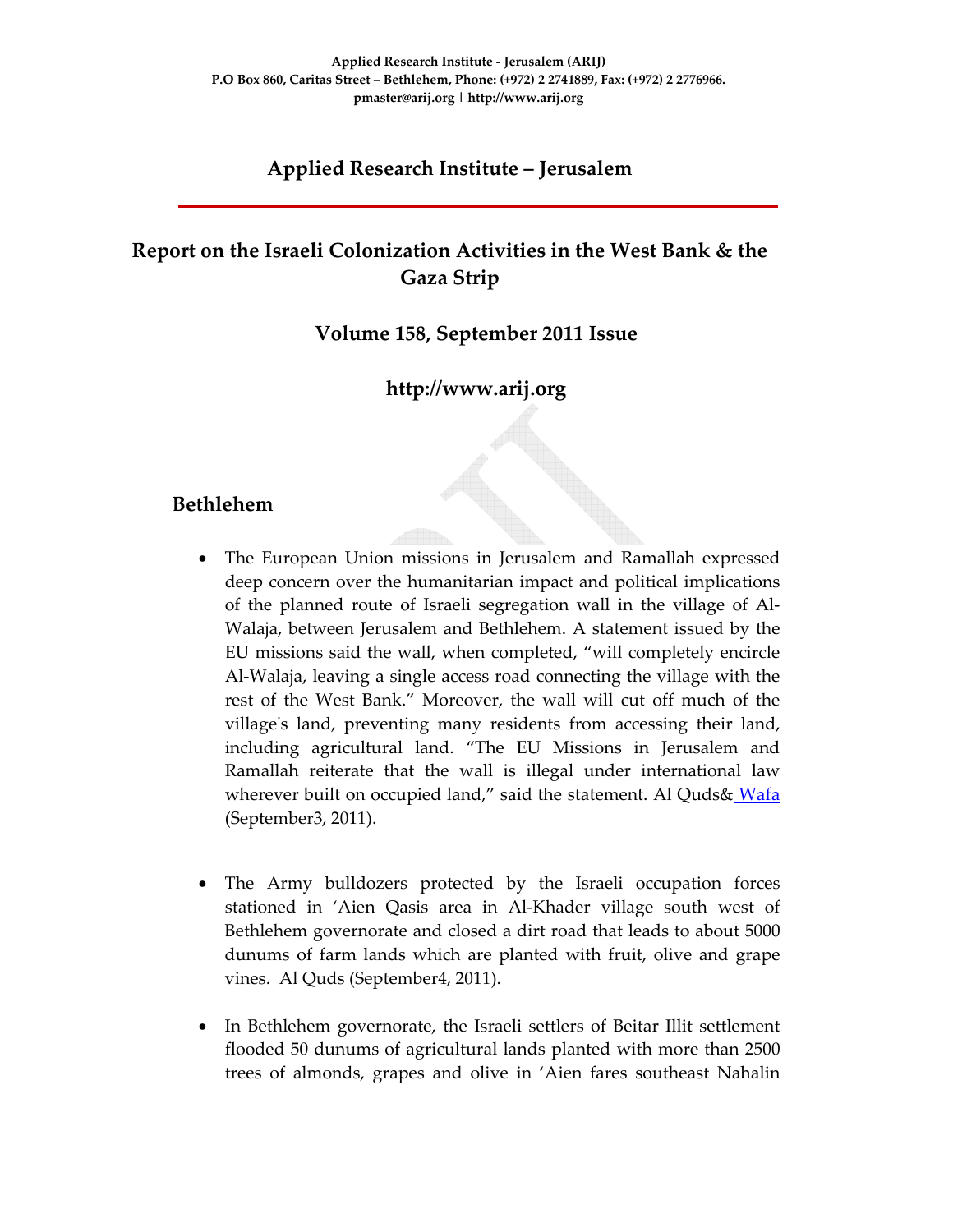village west of Bethlehem city with waste water.Al Ayyam (September6, 2011).

- The Israeli occupation Army uprooted 120 olive trees and different types of trees in Aien Al Jozeh area in Al‐Walajeh village northwest of Bethlehem city owned by Hassan Mohammad Al Atrash and Ismail Yousef Al Atrash in order to start razing the lands in the area, where they will resume the construction of the segregation wall. Al Ayyam (September 6, 2011).
- The Israeli occupation forces confiscated 15 dunums of lands planted with olive and almond trees in Al-Khader town west of Bethlehem city. The intended confiscation aim to establish a link between the settlements of El'azar and Efrat by constructing an intersection for a road that links the two settlements together. Al Quds (September8, 2011).
- The Israeli Occupation Authorities handed over the nuns of Cremzan Monastery northwest of Beit Jala city in Bethlehem governorate a military order signed by head of the Israeli Regional Planning and Construction Committee in the Israeli Ministry of Interior, Dalieh Zelbar, notifying the owners of the threatened lands by the Segregation Wall north of Beit Jala city in Bethlehem Governorate, including Cremzan Monastery, calling them to submit their objections for a new proposed route of the Segregation Wall in the area within 30 days. It's worth mentioning that the Israeli order did not clarify the revised route of the Segregation Wall where the owners of the threatened lands did not know where the Wall will take place or if their lands will be at the eastern or at the western side of the Wall. Arij Field Work (September10, 2011).
- The Israeli occupation forces stormed 'Ala Mohammad Salem Khalaf houses and searched in its contents and handed him notification to interview the Israeli intelligence in Gush Etzion settlement bloc south of Bethlehem city. Wafa (September12, 2011).
- The Israeli occupation forces with the Civil Administration demolished 2 under construction rooms near Beit‐Jala Housing project and a fence of 200 meters under pretext of lacking permits. The demolished structure owned by; Jackoub Al‐Masou from Beit‐Jala and Mohammad Da'oud Musa from Al-Khader. Nbprs.ps(September16, 2011).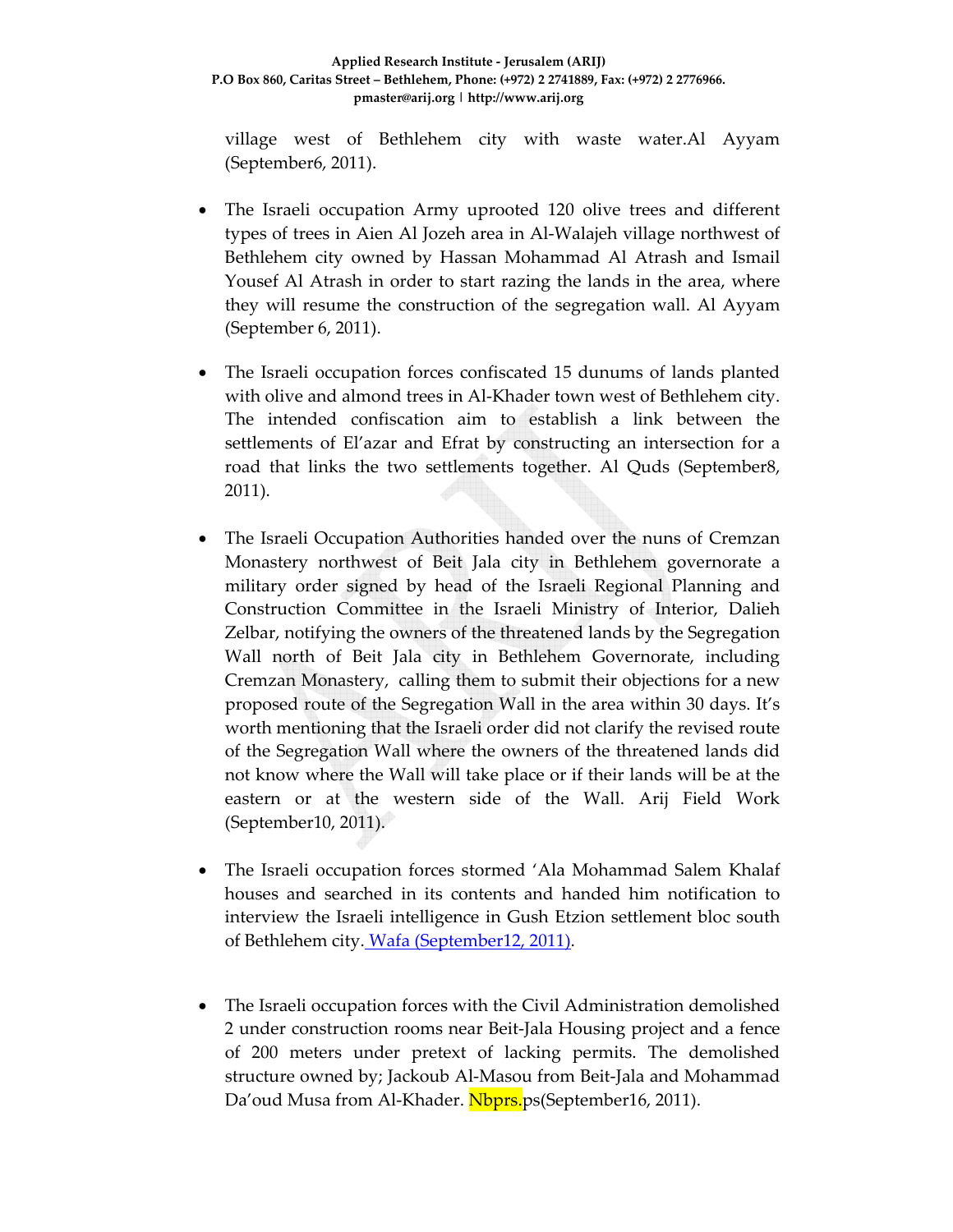- The Israeli Occupation Forces had suppressed the weekly peaceful demonstrations organized by the local Popular Committees Against the Wall and Settlements in Al‐Ma'sara in Bethlehem governorate, where the Israeli forces had used the tear gas and rubber bullets where dozens of Palestinian residents along with International activists were injured and hospitalized. Al Ayyam (September17, 2011).
- The Israeli occupation forces issued a military order to confiscate 10 dunums of land owned by Mohammad Issa Salah located in Jabal "Batn Al‐Ma'si" in Al‐Khader town south Bethlehem city to expand the Efrat settlement. The order notified Mr. Mohammad to evacuate his land and uproot and remove all planted trees for military use.Al Quds (September17, 2011).
- The Israeli settlers attacked Bassam Jaber and his families by stones while they working in their lands near Efrat settlement south Bethlehem city. Al Ayyam (September18, 2011).
- The Israeli Occupation soldiers manning Al Container checkpoint east of Bethlehem city closed the checkpoint from both ways in the face of Palestinians and started checking the IDs cards which caused obstructed the vehicular movements. Al Ayyam (September18, 2011).
- The Israeli occupation forces raided Al-Shawawreh village east of Bethlehem governorate also raided and searched the houses of Issa Mohamed Rabae'a and Kader Mohamed Al‐Der'awi. Al Ayyam(September23, 2011)
- The Israeli occupation Army stormed Hai Al –Zaytoneh in Al‐ Shawawreh village east of Bethlehem city and raided the house of Issa Hamdan and searched in its contents before arrested his son Hamda (20 years old).Al Ayyam(Septembe23, 2011).
- The Israeli settlers of Efrat settlement located on the lands of Al-Khader town south Bethlehem city attacked Joudeh family and prevented them from entering their lands to cultivate the grapes. Also they confiscated the "scissor trees" and threw Ahmad Joudeh by stones. Al Quds(September24, 2011).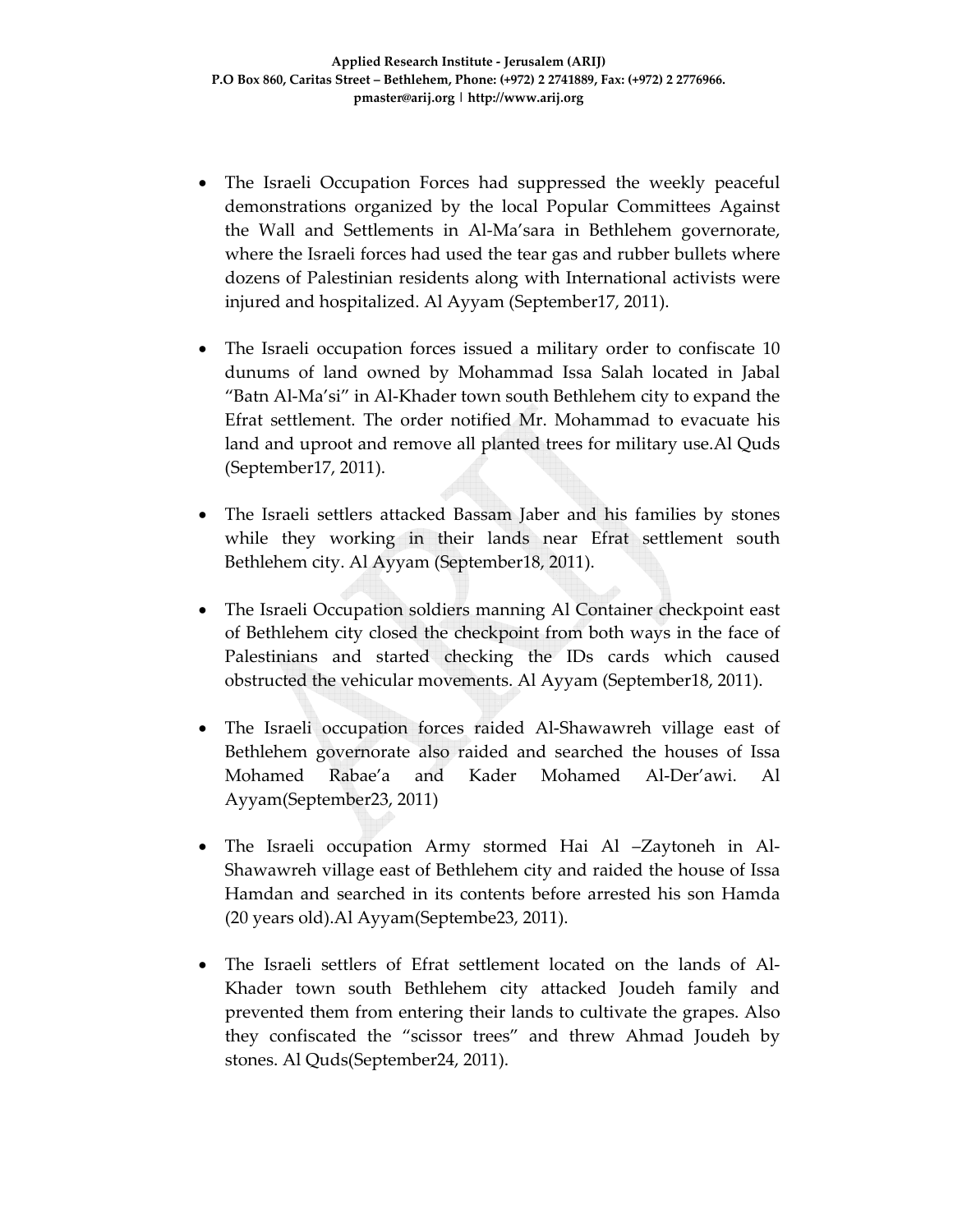- Israeli settlers of 'Amous settlement located on Tqou' village east Bethlehem city opened fire towards number of shepherds from Kissan village. Al Quds (September25, 2011).
- Israeli settlers of Betar 'Illit settlement located southwest of Bethlehem city attacked and threw stones on vehicle owned by Ahmad Ali Najajreh(45 years old) while passing the road between Nahalin and Hussan villages, what led to loss control of the car and veered off the road and hit with large rock. Al Ayyam (September25, 2011).
- Large numbers of Israeli settlers under the protection of Israeli occupation forces gathered on the west entrance of Taqou' village east Bethlehem city and 'Maali Amous' settlement. Wafa (September27, 2011).
- Israeli occupation forces notified villagers near Bethlehem city that their 148 dunums of land will soon be confiscate. The targeted land planted with vegetables, fruit and olive groves owned by 40 families in Battir village. According to the notices received by villagers, the area is close to the train line to Jerusalem city and next to the East Jerusalem settlement of Gilo, in which Israeli authorities approved the building of 1,100 new homes on Tuesday. Al Quds(September29,2011).

# **Hebron**

- The Israeli occupation forces raided the house of Khaled Hani Adees and searched it and messed with its contents in Yatta town south Hebron city. In addition to that the IOF set up military checkpoint on the entrance of the town and stopped the citizens' vehicles which caused obstructed the vehicular movements. Al Ayyam (September2, 2011).
- The Israeli occupation forces stormed Al Dahria and Bani Na'im towns in Hebron governorate and set up military checkpoints; on the entrance of Al Fawwar refuge camp to south of Hebron and on the bridge of Beit Kahel north of the governorate, where they stopped and searched citizen's vehicles and checked the ID's card. Al Quds (September5, 2011).
- The Israeli settlers of Susyia settlement southeast of Hebron governorate released sheep flock towards Palestinian lands cultivated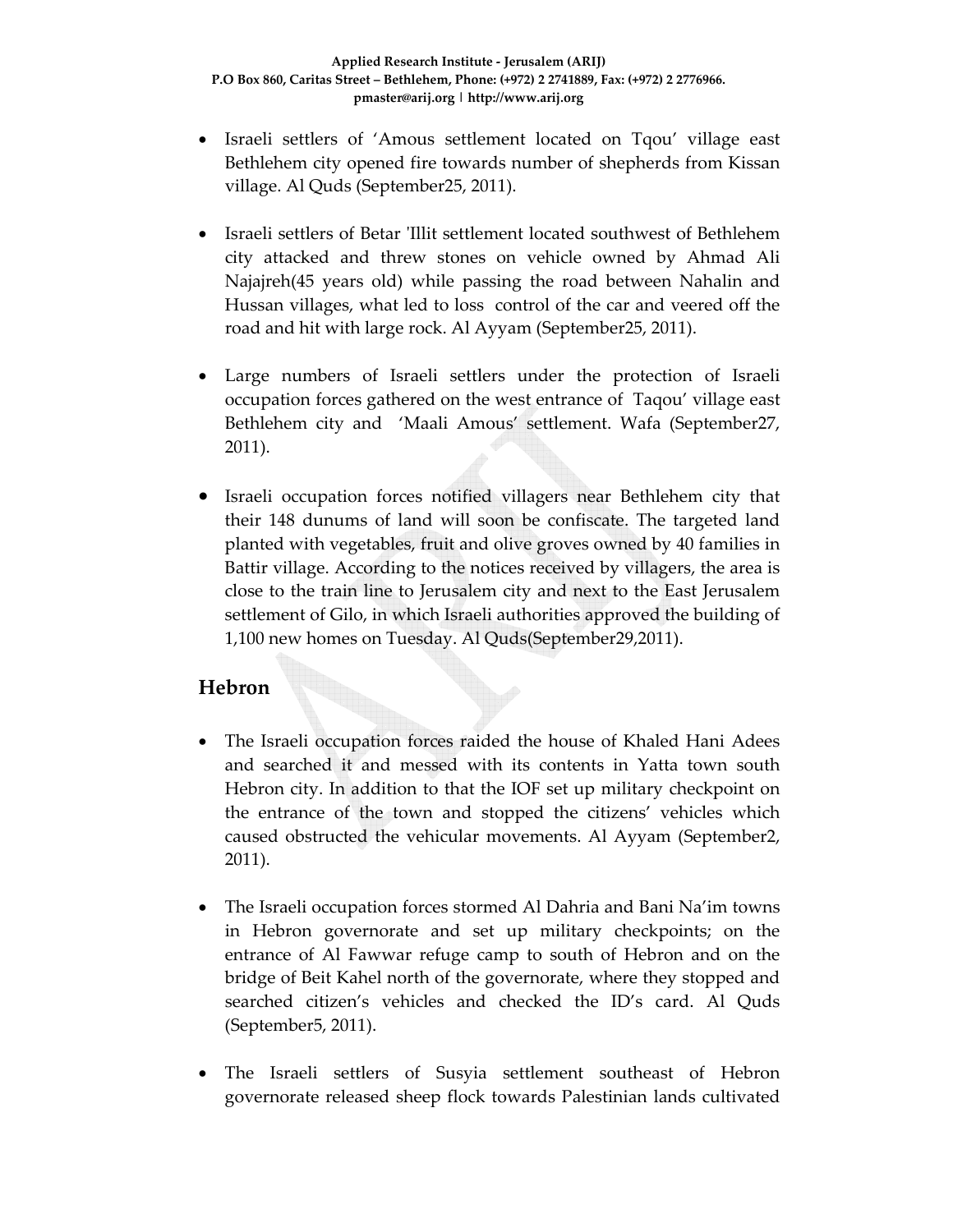with olive trees east of Yatta town, vandalizing some 250 olive trees. The targeted lands owned by; Shehda Mohammad Ali Al‐ Nawaj'a, Ali Ahmad Al‐ Nawaj'a and Ahmad Khalel Al‐ Nawaj'a. Al Ayyam (September5, 2011).

- The Israeli occupation forces stormed Dura town south of Hebron city and searched the houses of Khalid Mahmud Ghanam and messed with its contents. Also the IOF set up military checkpoints; on the entrance of the city, on the entrance of Yatta town and the main entrance of Nuba and Beit Kahel towns northwest of the city , where they stopped and searched citizen's vehicles and checked the ID's card. Al Ayyam (September6, 2011).
- Group of Israeli settlers from Qiryat Arba' settlement with the protection of Israeli Army attacked the house of Ata Jabber in Al Baqa'a area east of Hebron and threatened him and his family to get out the house and seize their land under the pretext that it is Israeli land. Al Quds (September6, 2011).
- The Israeli occupation Army bulldozed 20 dunums of lands cultivated with grapes and vegetables in Al-Baqa'a area east of Hebron governorate to expel the farmers and expand Qiryat Arba' and Kharsine (Ramat Mamre) settlements. The targeted land owned by Azam Abed Al Aziz Jaber, Nader Abed Al Aziz Jaber and Abed Al Aziz Jaber. The bulldozed would lead to uproot 400 newly planted grape vines in the area. In addition to that the IOF confiscated water pipes used to irrigate about 20 dunums of lands planted with different types of vegetables. Al Ayyam (September7, 2011).
- The Israeli occupation Army Positioned at the main entrance of Beit Ummar town north Hebron governorate destroyed without any reason 15 stalls and confiscated its contents of grapes, peaches and plums on the roadside of the main street (Jerusalem‐Hebron). Wafa (September7, 2011).
- The Israeli Occupation Force set up military flying checkpoints at the entrances of: Yatta, Haloul and Tarqumia towns and stalled hundreds of people and vehicles while checking ID cards. Wafa (Septemebr7, 2011).
- The Israeli occupation Army raided Kherbit Em Al‐Khair east of Yatta town in Hebron governorate and announced it as closed military area.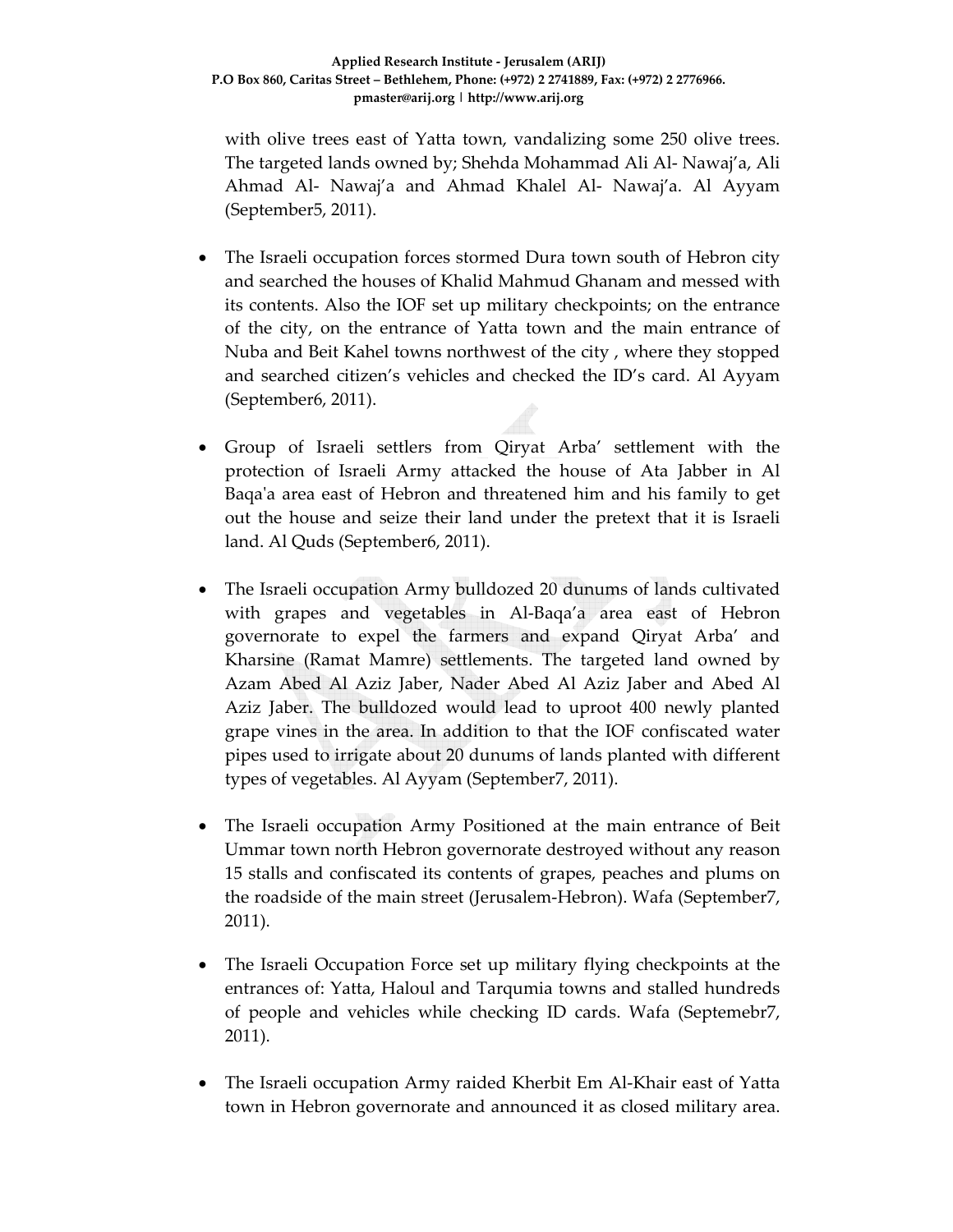The IOF demolished 3 residential tents and structures owned by the residents there. Moreover, they stormed Kherbit Al‐Ghwien and Kherbith Wad Al‐Amaer at the south side of Yatta to uproot and confiscate 40 electricity poles to provide the residents there with electricity. Al Quds (September9, 2011).

- The Israeli settlers of Susyia settlement located southeast of Yatta town in Hebron governorate set fire to a tent inhabited by 5 members owned by Jihad Al Nawaj'a located near the settlement. Where the IOF prevented the civil defense crews to extinguish the fire.Al Quds (September9, 2011).
- Israeli settlers of Qiryat Arba' settlement located east of Hebon governorate destroyed a vehicle owned by citizen from Al‐Esali family and threw stones at Palestinian houses in Al‐Buaira, the targeted houses owned by Mesbah Al‐Za'tari and other houses owned by Al‐ Hada family. Wafa (Septmeber9, 2011).
- The Israeli settlers of Karmei Zur settlement uprooted 170 grape vines in the land of Ahmad Mahmud Nouh in Wadi Al Ameer area in Halhoul city north of Hebron governorate. Al Ayyam (September13, 2011).
- The Israeli occupation forces set up military flying checkpoints at the northern entrance of Hebron city, the entrance of Al Fawwar refuge camp and at the entrance of As‐Samou' town and started checking the ID cards .Al Ayyam (September13,2011).
- The Israeli occupation forces demolished house under construction in Beit Ummar north Hebron governorate owned by Ikhlayyil family. The demolished house is was constructed 16 years ago near the main road connecting Hebron and Jerusalem with an area 80 square meters.The owner was forced to stop construction of the house despite having obtained a permit to build. Moreover, the IOF demolished a steel structure was used to store used car parts owned by Sabir Zamel Abu Maria. Also seized the land and demolished retaining walls and fence around the land stretching 200 meters. This was not the first time the IOF target the properties of Saber; 2 years ago his stone factory was demolished and his father house was demolished 30 years ago. The Israeli occupation forces also handed Majed Mahmoud Jamel Abu Maria a demolition order and they removed the stalls used by citizens to sell agricultural products. Al Quds (September14, 2011).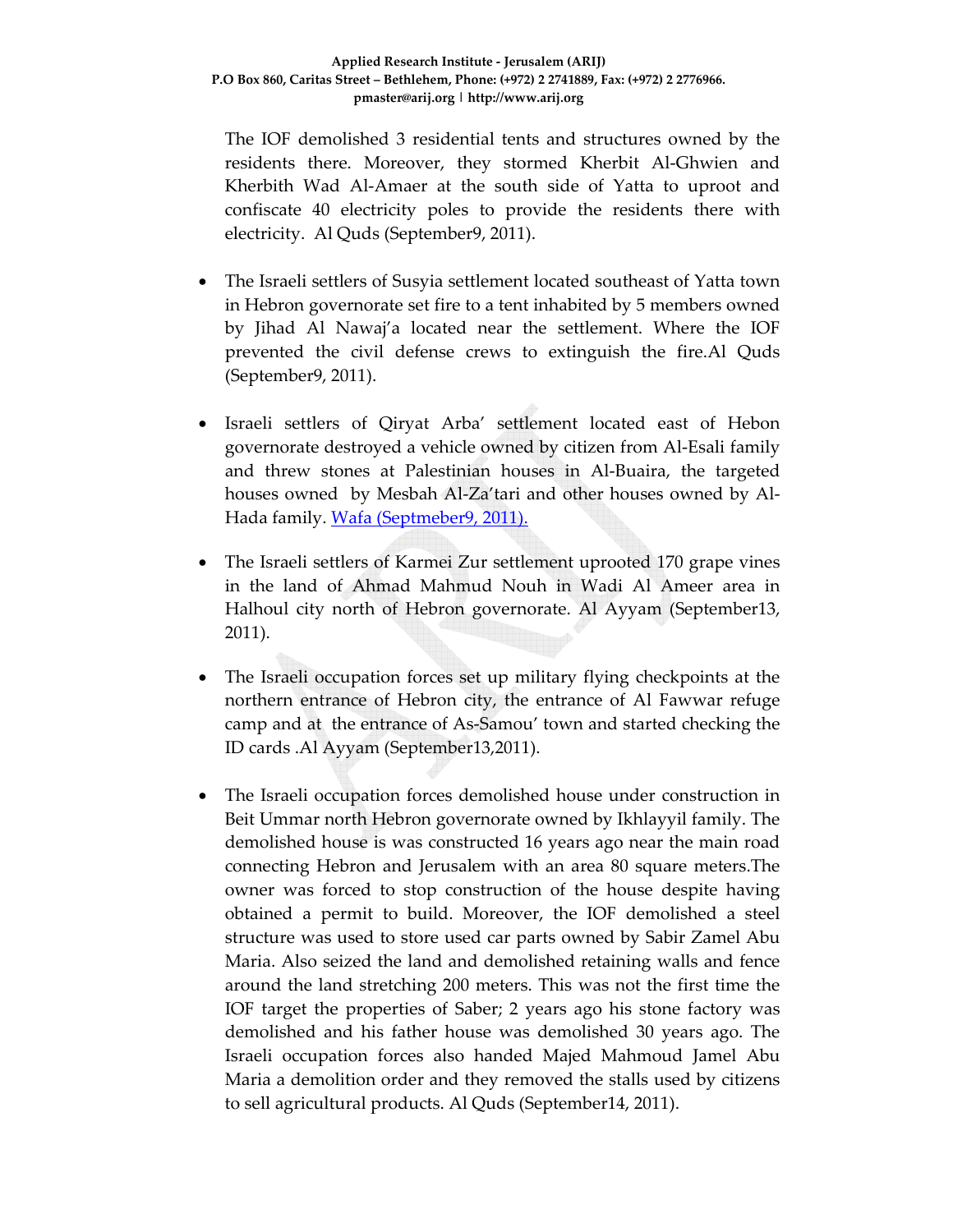- The Israeli occupation forces handed Palestinians notifications to evacuate their lands in Beit Ula town west of Hebron governorate under the pretext that the lands are classified as "State Land" located east of segregation wall. The lands Israel intends to evacuate belong to several citizens were known; Mahmoud Abed Al‐Rahim 'Amro Al‐ 'Amleh, Samir Ahmad 'Amro Al‐'Amleh, Yousef Khaled Nimer Al‐ 'Amleh, Murad Ahmads Al‐'Amleh, As'ad Abed Al‐Ghani Al‐'Amleh, Mahmoud Odeh Al‐'Amleh, Abed Al‐ Hafez Al‐'Amleh and Fayez 'Abed Al‐Ghani Al‐'Amleh. Al Quds (September14, 2011).
- The Israeli occupation forces raided Al 'Arrubb Refugee camp north Hebron governorate and handed over number of Palestinian residents notifications to demolish their houses and another notification to demolish Al 'Arrub camp school. The owners of the threatened houses are: Mahmud Jamil Abu Maria, and Ahmad Mahmud Jawabreh. Moreover, the Israeli settlers wrote racist, ethnic and threatening slogans on the walls in the area of Al‐ Krentineh in Hebron. In addition to that the IOF stormed Dura town southwest Hebron and set up 2 military flying checkpoint the first was on the bridge of Halhoul while the second was on the entrance of Al Fawwar camp and and started checking Palestiniansʹ IDs and their cards which caused obstructed the vehicular movements. Al Quds (Sptember15, 2011).
- The Israeli occupation forces prevented farmers and International activists from reaching the threatened with confiscation in Beit Ummar town north Hebron governorate. Al Quds (September17, 2011).
- The Israeli Occupation forces handed over 5 Palestinian residents from Kherbeh Kheleh Al‐Hajar northeast Yatta town south of Hebron governorate notification to demolish their houses, where they known; Kamal Abu Eshkedem, Ahmad Abu Eshkedem,Odeh Abu Eshkedemand Abed Allah Sliman 'Azazmeh. Moreover, the Israeli occupation forces raided Al Samou', Halhoul, Al‐ Dahria, Deir Samet and Al Fawwar camp also set up several military flying checkpoint and stopped the vehicles and checked citizens' ID's which obstructed the movement of vehicles. Al Ayyam (September 18, 2011).
- The Israeli Occupation Forces had suppressed the weekly peaceful demonstrations organized by the local Popular Committees Against the Wall and Settlements and prevented the farmers from reaching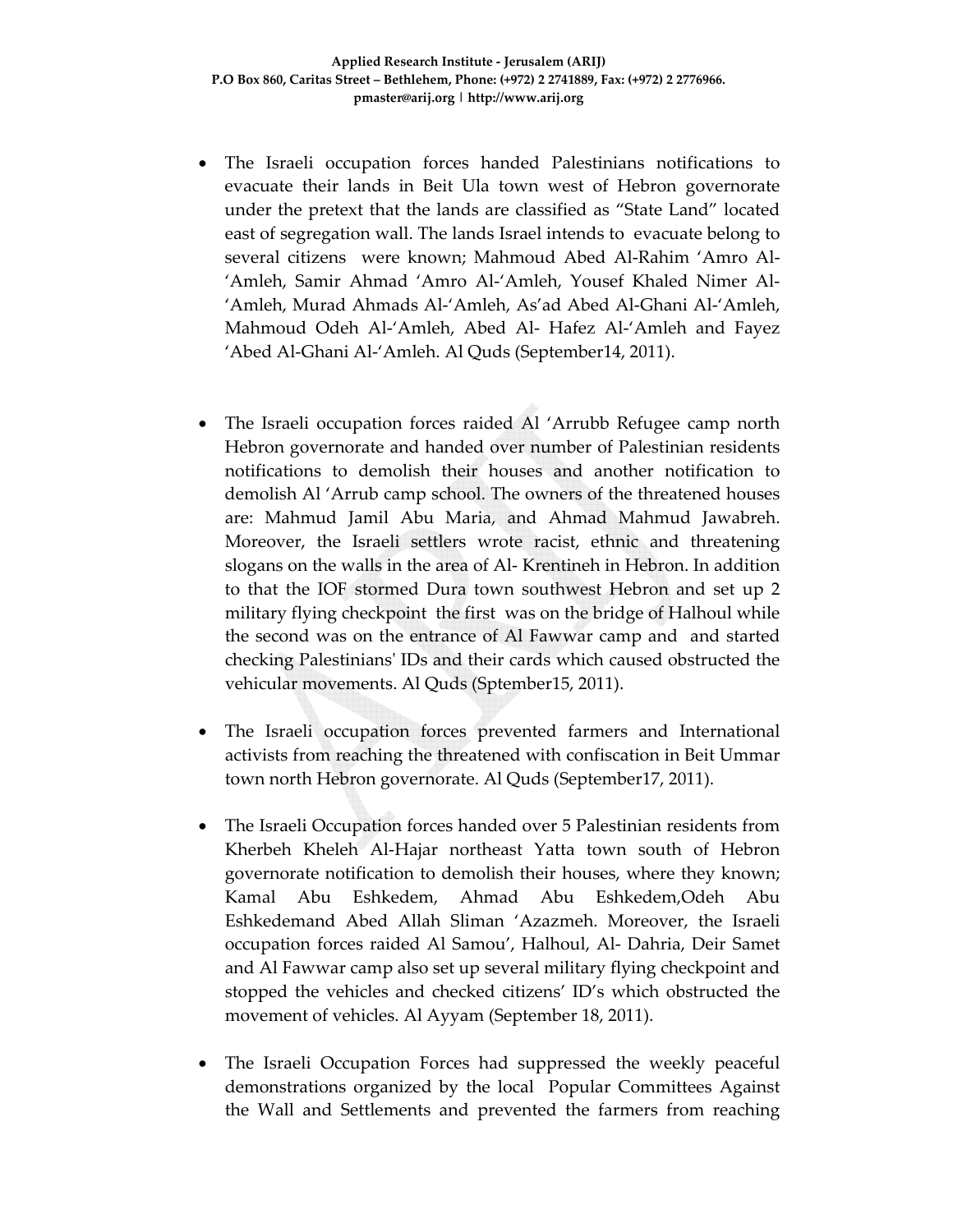and work in their threatened land by confiscation near Karmi Tsour settlement located south Beit Ummar town in Hebron governorate under pretext that its closed military area. Al Quds (September19, 2011).

- The Popular committees against the settlements in Yatta town south of Hebron Governorate in the southern parts of the West Bank revealed that the Israeli Army bulldozers started to razing lands for the purpose of building new colonial road in around the archeological site in Susiya area south of the town. Mr. Ratib Jabbour, member of the committee indicated that the new road will stretch 2 km through lands owned by the local families of Al‐Harini, Jabbour, and Maghnim, which took about 10 dunums of lands. It's worth mentioning that the aforementioned archeological site in Susiya where taken over the Israeli control before 30 years, where a Roman ruins along with a remnants of an Islamic mosque located in the site. The targeted land Al Ayyam (September19, 2011).
- Israeli settlers ran over a physically disabled Palestinian man on the main road in Beit Ummar town north Hebron governorate. Natheer Sabarneh (36 years old) was hit by the car as he headed to work and he was injured, he was transferred to the hospital. Al Quds (September19, 2011).
- The Israeli occupation Army raided Al-Dahryia town southwest of Hebron governorate and handed Hani Zaid Al-Hawareen (31 years old) notification to interview the Israeli intelligence. Also the IOA set up military flying checkpoints; on the northern entrance of Hebron , Al Fawwar refuge camp, Yatta town, the entrance of Sa'er and Beit Kahel and stopped the Palestinians vehicles and checked in their ID's cards. Al Ayyam (September20, 2011).
- The Israeli occupation forces stormed the houses of Yousef 'Awad Dabran and the house of Al Salaimeh family and turned it to military zone in 'Aseda area in Beit Ummar town. Furthermore, the IOF set up 2 military flying checkpoints; the first was at the entrance of Sa'er town east of Hebron while the other one was at the entrance of Al‐ Dahryia town, where they stopped the vehicles and checked the ID'S cards.Al Ayyam(September21, 2011).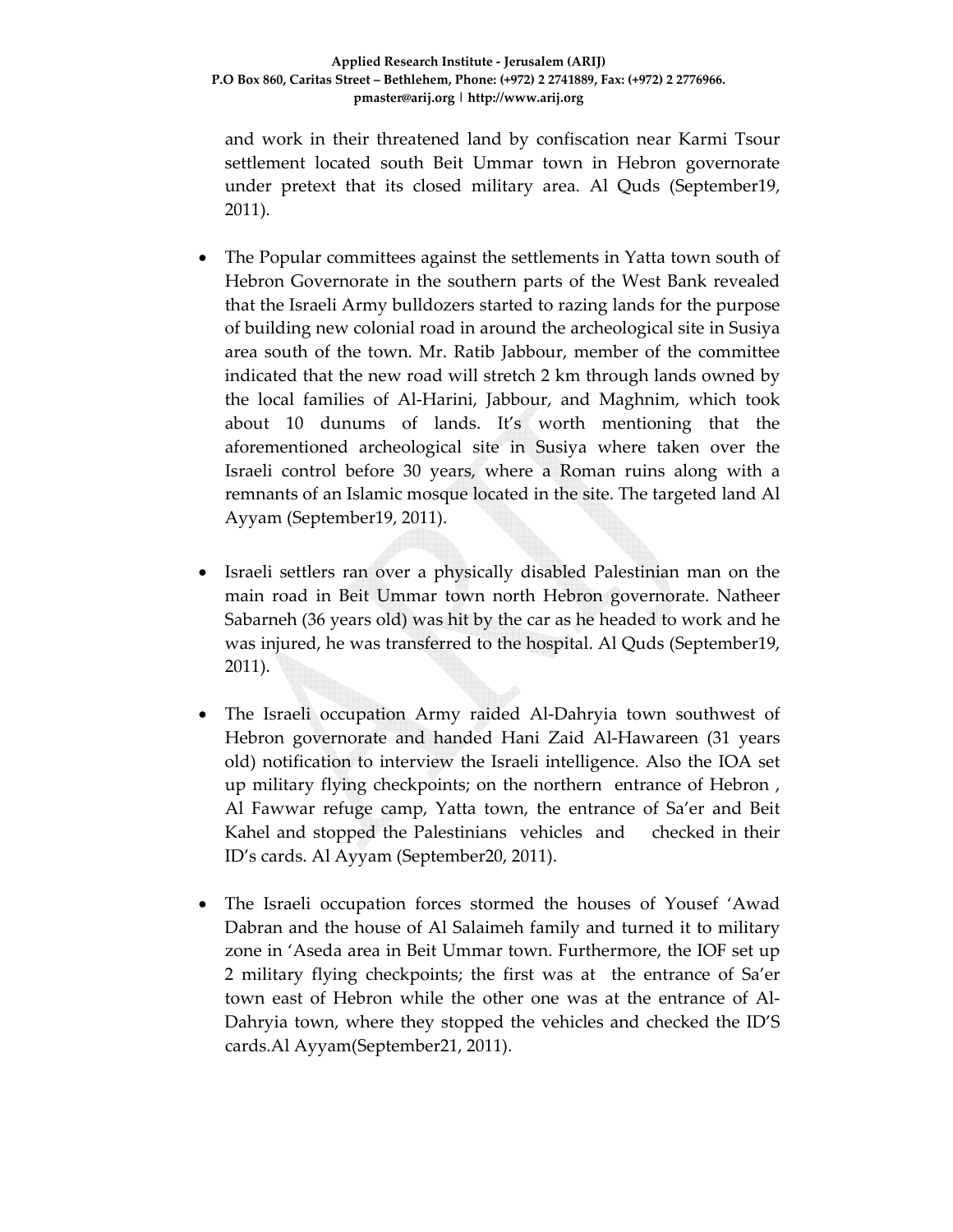- Israeli settlers of Qiryat Arba' settlement located east of Hebon governorate burned dozens of grape trees in Al‐Buira area in Hebron. Wafa (September21, 2011).
- The Israeli occupation forces stormed Sa'er town and searched the house of Khaled Shaker Jabareen and Al‐Tabaqa village west of Dura and fired tear gas among the Palestinians houses. Also raided Kureise village north of Dura town and the Israeli settlers of Adora settlement with the protection of Israeli occupation forces raided Aien Fares area north Dura town. Moreover, the IOF set up 2 military flying checkpoints; the first was on the crossroad of Al‐'Ajouri west Hebron and the other one on the southern entrance of Bani Na'em town. Al Ayyam (September22, 2011).
- Israeli settlers of Kharsine set fire in 6 dunums of lands owned by Hamed Younis Jaber in Al‐Baqa'a area east of Hebron. The fire caused damages to dozens of olive trees in the land and in other lands owned by; Nafed Hamodeh Jaber, Mahmod Shokri Jaber and Anwar Sultan.Al Ayyam (Septemebr22, 2011).
- Israeli settlers attacked by stones Palestinians houses in Al‐Shalaleh steert in Hebron city and set up military checkpoint on the entrance OF Sa'er, Halhoul and Yatta towns, where they stopped and searched citizen's vehicles and checked the ID's card of the citizens.Wafa(September25, 2011).
- Israeli settlers of Qiryat Arba' settlement located east of Hebron governorate threw stones at Palestinians house in Hai Al‐Ja'bari area and Hara Jaber. Al Quds (September27, 2011).
- The Israeli occupation forces set up military checkpoint on Beit 'Amra area west Yatta town, where they stopped and searched citizen's vehicles and checked the ID's card of the citizens. Wafa (September27, 2011).
- The Israeli occupation authorities notified the municipality of Beit Ummar town north Hebron governorate, of its decision to build a new settlement bypass road that threats to seize more than 800 dunums of the town's land owned by Abu Aiash, Al‐Sliebi, Awad, Abu Maria , Bahet, E‐Khlel and Al‐'Alami families. Where the Israeli authorities handed a military decision to build a bypass road that starts from the Gush Etzion settlement bloc south of Bethlehem city and passes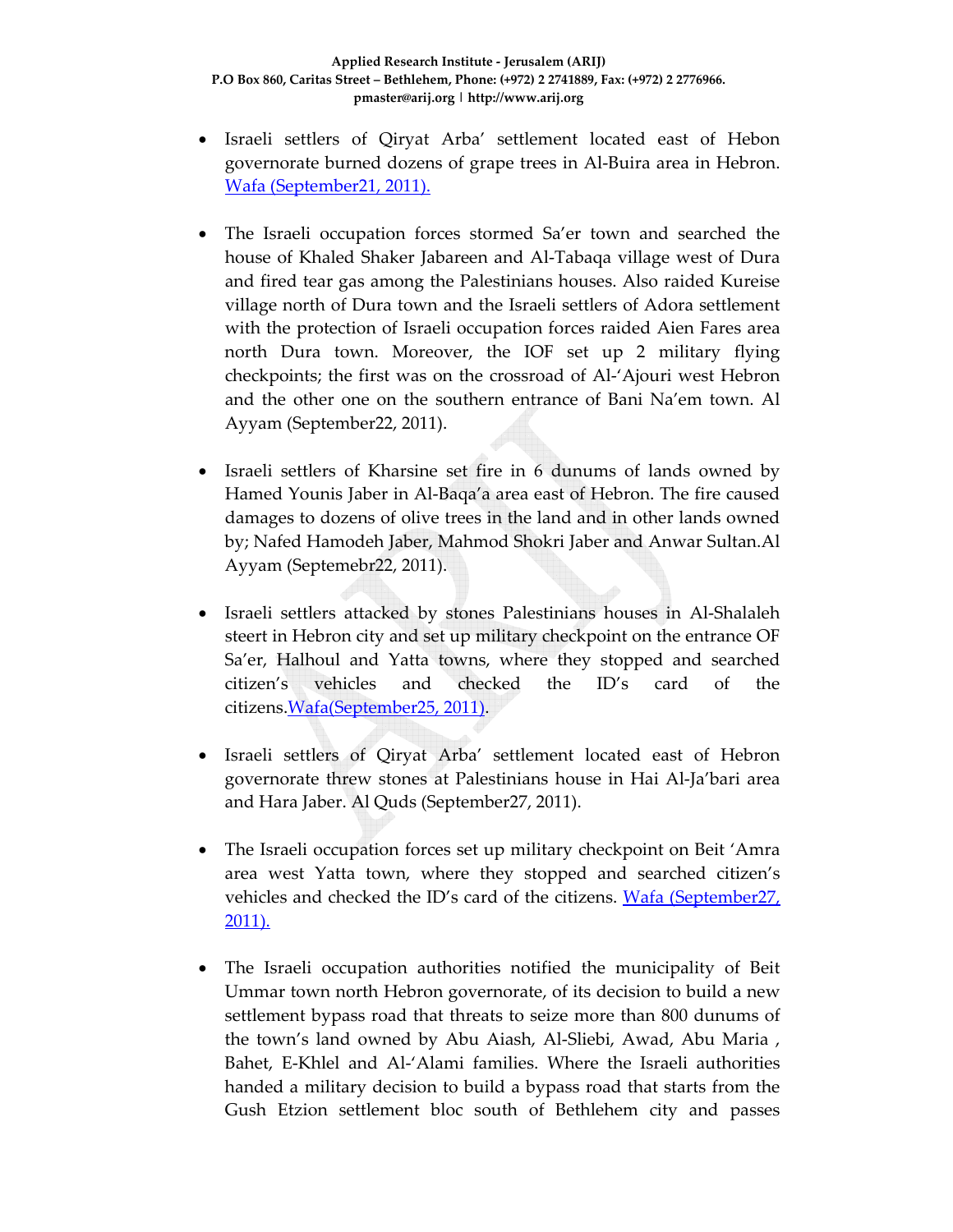through Al‐'Arrub refugee camp and Beit Ummar town According to the decision, the building of the road will start next week, leaving the Palestinian residents with no time to appeal before Israeli courts. The road will be 8 kilometers high and 160 meters wide, will seize 800 dunums of the town lands, where it will be built over the old street that is currently used but with the expansion of 8 meters from each side. Al Ayyam (September29, 2011).

- Israeli occupation forces arrested Amir Kamel Mohammad Nassar Al‐ Asr and took him to an unknown destination from Dura town southwest of Hebron governorate also razed land to expand Beit Romano settlement. Moreover, the IOF set up military checkpoints at the entrances of several Palestinian towns and inspected Palestinians' vehiclesand checked their ID cards.Wafa(September29,2011).
- The Israeli settlers of Shimʹa settlement located on the lands of Al Al Dahria town south of Hebron governorate attacked the area located between Wadi Al Samou and Wadi Al‐Nar near Kherbit Al‐Shwiekeh and Deir Al‐Loz destroyed and damaged 55 olive trees and wrote racist, ethnic and threatening slogans. It is worth mentioning that its third attack on the area less than two years. Wafa(September29, 2011).

### **Jerusalem**

- Israel's Supreme Court turned down for the second time a request for a retrial over the fate of a building owned by settlers in the flashpoint east Jerusalem neighbourhood of Silwan. In 2007, a local court ordered the settlers evicted from the building and its entrances sealed, after determining that the structure was built without the appropriate permits. But the order has never been implemented.Al Ayyam (September3, 2011).
- The Israeli Supreme Court issued a decision to dismantle Beni Adam outpost located northeast of Hizma village north of the city of Jerusalem, as a result of a petition submitted to the aforementioned court by the village council along with the local residents Ahmad Hasan Maqboul Salah Ad‐Din and Ahmad Mohamad Jum'a Subeih to evacuate the outpost which is installed Illegally on their 10 dunums own private lands. Muwafaq Al‐Khatib, the head of Hizma village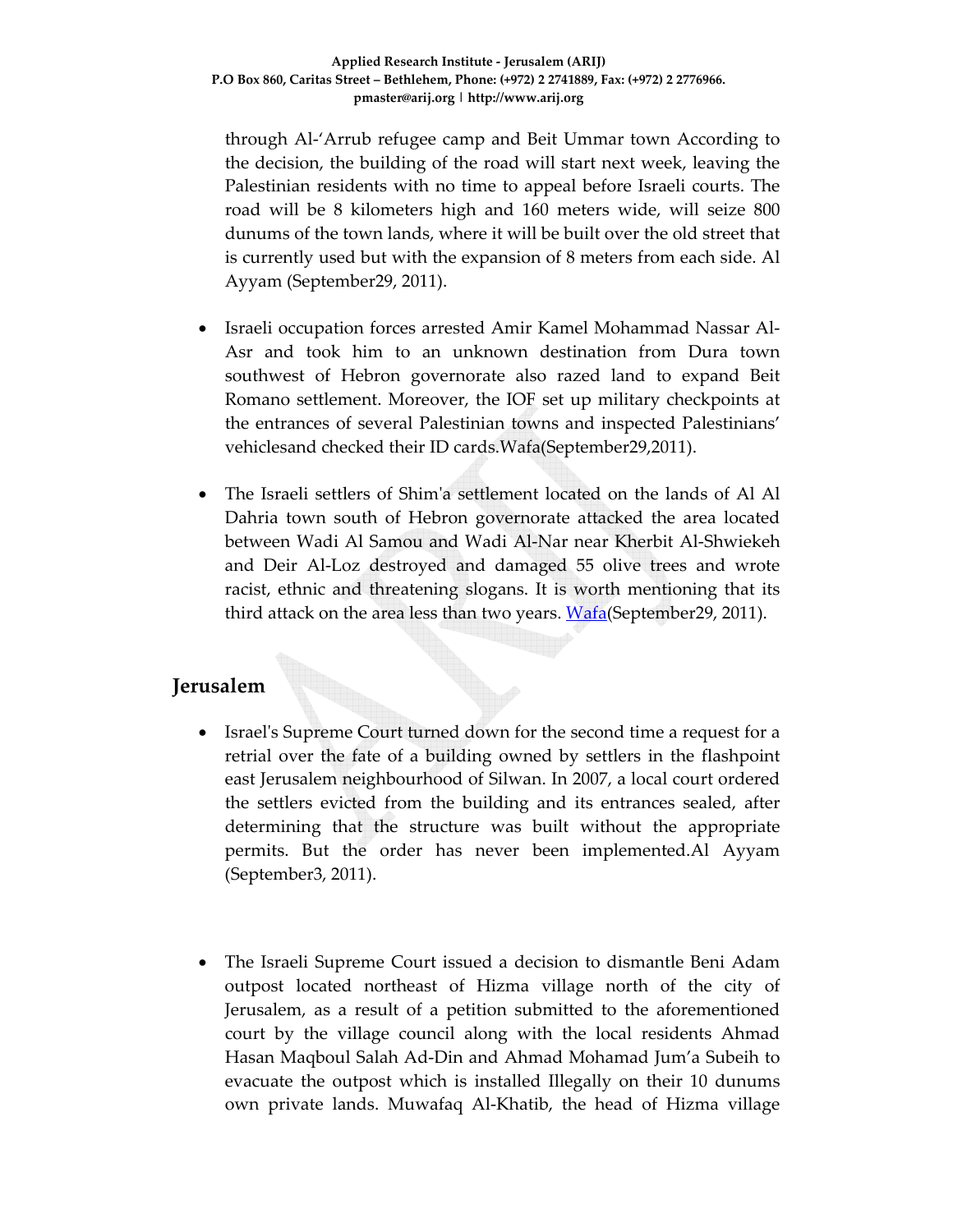council indicated that the Israeli settlers of Beni Adam outpost had constructed two roads through the land to link the nearby Israeli settlement of Adam with Beni Adam settlement.Al‐Quds (September4, 2011).

- Israeli forces closed Ahmad Sameh Al‐Khaldi School with red tape in Al‐Thawri neighborhood in Jerusalem city. The head of Israeli police said that the building was closed for a year as he believes that it could be used by Hamas for terrorist actions. Al Quds (September5, 2011).
- The head of the regional council of the Illegal Israeli settlement of Rekhes Shu'fat north of Jerusalem city formally objected on a Palestinian building plans submitted by the Palestinian residents of Shu'fat neighborhood in the eastern parts of the city of Jerusalem. In the same time, the Regional Council of Pisgat Ze'ev settlement located in the northern parts of the city also objected on Palestinian building plans in the nearby Jerusalemite neighborhood of Beit Hanina including a plan to build a high school. In the same time the regional council of Rekhes Shu'fat settlement submitted a new plan for the Israeli authorities to build new 45 housing units in the settlement that we will be built actually on the western parts of Shu'fat neighborhood lands. More than that, the aforementioned regional council had formally objected on a 13 under‐construction buildings in Shu'fat neighborhood where the Israeli Municipality of Jerusalem had halted the construction of these buildings under the pretexts of lacking building permits. Al‐Quds (September5, 2011).
- Extremist Jews accompanied by Israeli police raided Al-Aqsa mosque and roamed the holy site. Al Ayyam & Wafa (September5, 2011).
- The Planning and Construction Committee of the Israeli Municipality of Jerusalem approved construction plan for 80 new housing units near neighborhood of " Givat Miswa" southwest of Jerusalem city. Nbprs.ps.news (September7, 2011).
- Al-Aqsa Organization for Waqf and Heritage revealed that Al-Aqsa Mosque are facing a real threat because of the additional Israeli excavations taking place below the Mosque under the supervision of the Israeli Ministry of Tourism and Antiquities and funded by EL'AD, the organization. Al‐Aqsa Organization added that an Israeli report published in the Israeli weekly newspaper "Israel Today" that the excavations include digging a tunnel that will run under Al‐Aqsa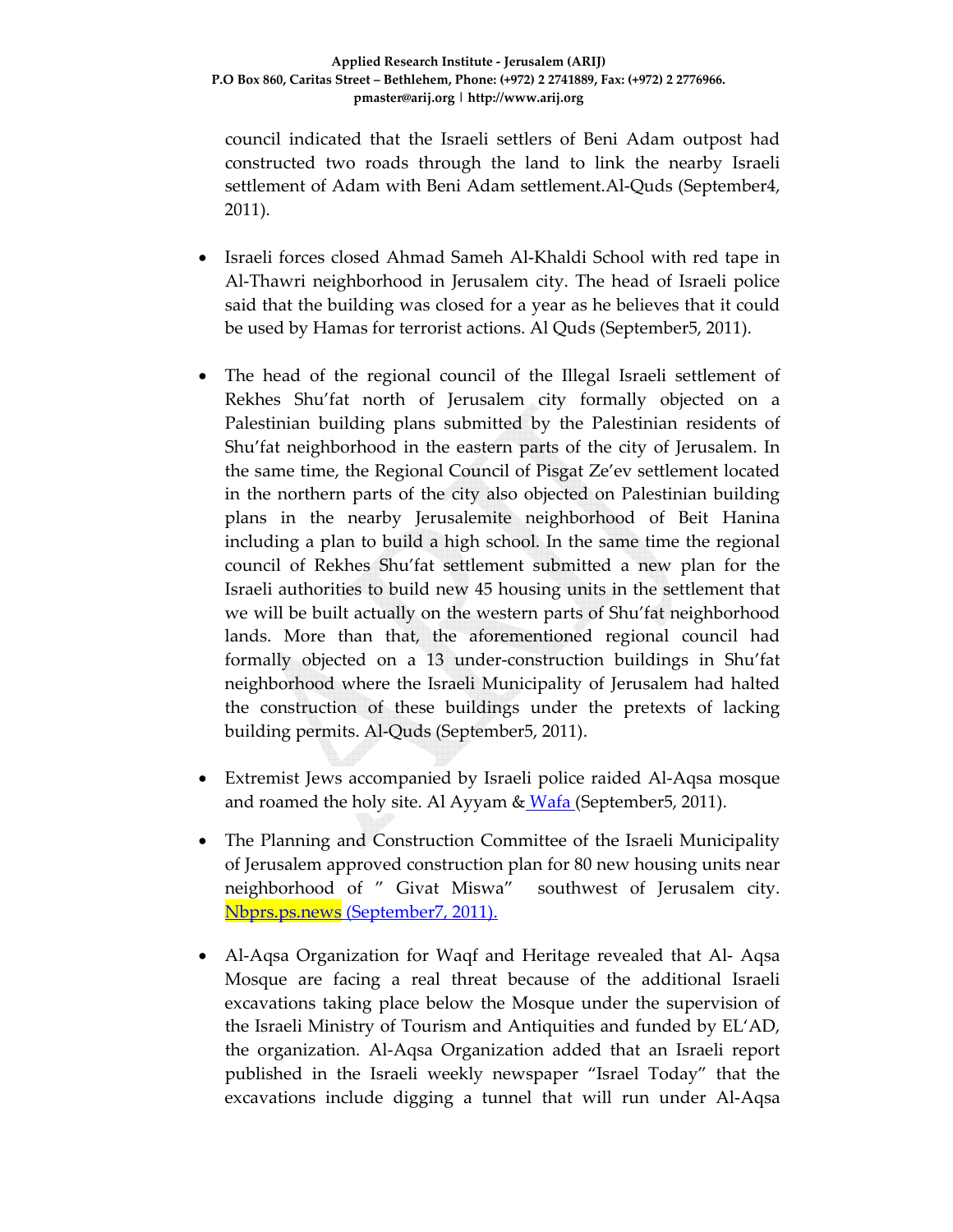Mosque starting from 'Ein Silwan area and to the far southwestern parts of the Mosque. Al‐Quds (September, 7, 2011).

- Two Extremist Jewish attacked 4 Palestinians, who works in the Jerusalem Municipality. The workers were doing their job at the neighborhood of"Givat Shaul" when the 2 Jewish attacked them, sprayed them with tear gas. Al Quds (September12, 2011).
- The Jerusalemite resident Taha Ahmad 'Abedieh had demolished for second time his 70 meter square house by himself in in Jabal Al Mukabber in Jerusalem to avoid third fine of 20 thousand NIS. The house is a second floor added to an old building. The Israeli Municipality fined him in the first time 12 thousand NIS, the second time 3 thousand NIS, while he had paid a total amount of 60 thousand NIS for procedures to issue building permit from the Israeli Municipality of Jerusalem. Al Quds (September12, 2011).
- The Israeli settlers burned a protest tent setup in the backyard of Refqa Al‐Kard house in Al‐Shiekh Jarah in Jerusalem but all the contents of the tent where charred. Al Quds (September13, 2011).
- The Israeli Magistrate court in Jerusalem issued a decision to partially demolish the house of the Jerusalemite resident Layla Ghushe (71 years old) under the pretext of lacking building permit in Shiekh Jarah Neighborhood. Moreover and according to the court decision, Mrs. Ghushe was fined with a total sum of 20 thousand NIS. Mohamad Ghushe the son of Layla Ghushe indicated that the court granted his mother 3 months to demolish the house and paying the fine, otherwise she will be arrested. Mohammad added that his mother added  $102 \text{ m}^2$ to the existing house in the year 1997, and in the year 1999 the family was fine with 4800 NIS, 30,000 NIS and 5 thousand NIS respectively, where after they paid all of these fines the Israeli magistrate court issued its decision to demolish the house. Al‐Quds (September, 14, 2011).
- The Israeli occupation forces raided several Palestinians houses in Shufat camp, Ras Khamis neighborhood in Jerusalem city with no apparent reason of what they were looking for the shooters last night at a military checkpoint for the IOF near the camp causing a mess with its contents and destroying the windows and doors .Al Ayyam (September16, 2011).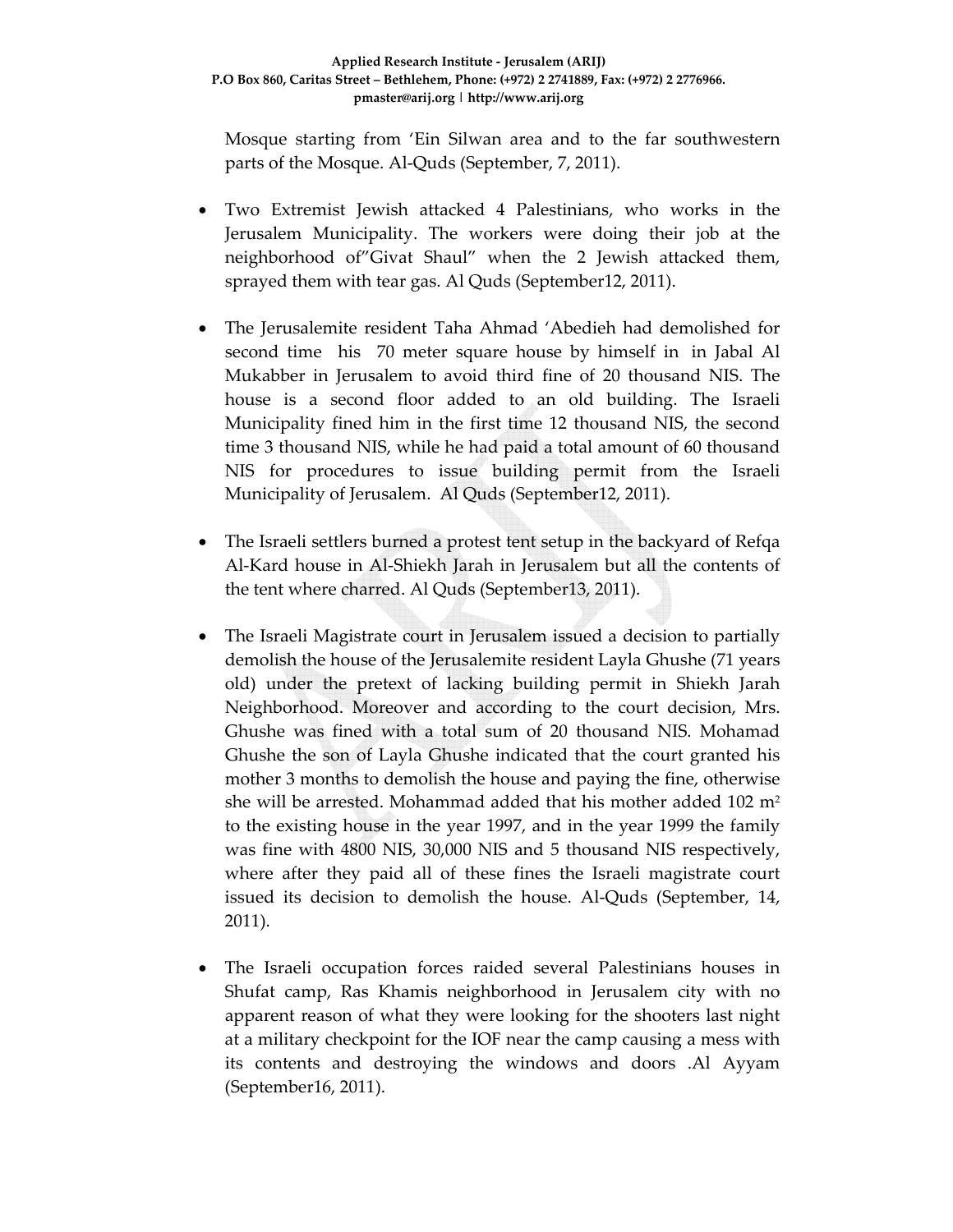- Al‐Aqsa Organization for Waqf and Heritage warned of calls made by Jewish groups for the storming of the Aqsa Mosque early next week as part of their attempts to build the alleged temple. The Jewish organizations called the "Movement for the establishment of the Temple" have distributed leaflets and launched online campaigns calling for Jews to participate in the so called "temple conference" to be held in Jerusalem on Sunday. The invitation called on Jews to break into Al‐Aqsa Mosque at noon the same day.Al Quds(September16, 2011).
- Israeli officers from the Civil Administration protected by the Israeli occupation forces stormed kindergarten" Toyour Al‐Janeh" in the Bedouin community of "Wa'er Al‐Beek" in 'Anata village northeast of the city of Jerusalem and handed the residents of the community a demolition order for the kindergarten in a week starting from 14 of September, 2011, under the pretext of lacking building permit. Mohammad Khreishan, the heard of Jerusalem Bedouin Organization indicated that the officers of the Civil Administration ordered them to demolish the kindergarten within a week, otherwise the Israeli Army will do so and the community will be fined for the "demolition fees". He added that the 120 m2 kindergarten was built in the year 2005 where 45 (3‐5 years old children) learning in the kindergarten which built with bricks and tin. Al Quds (September17, 2011).
- The Israeli forces closed Qalandyia checkpoint north of Jerusalem city from both ways by cements which caused obstruction to vehicular and pedestrian movements. Al Ayyam (September18, 2011).
- The Israeli authorities had approved to establish 900 housing units in East Jerusalem; 245 housing units in Ramat Shlomo, 200 housing units in Rekhas Shu'fat, 200 housing units in Pisgat Zeʹev and 255 houisng units in Gilo. Al Quds (September21, 2011).
- The Israeli municipality of Jerusalem forced Bassam Issa Rashid Hijazi to demolish 10 meter square room in Al‐Kheleh area in Hai Al‐'abasieh in Silwan south Jerusalem city. The room was added to his 55 meter square house inhabited by 5 members. Mr.Hijazi indicated that 2 days before he received a demolition order from the Municipality to demolish the room and fined him 15 thousand NIS, the roof of the house was demolished before and he paid a fine of 7500 NIS, but the Israeli Municipality returned and asked to demolish the room. Al Quds (September22, 2011).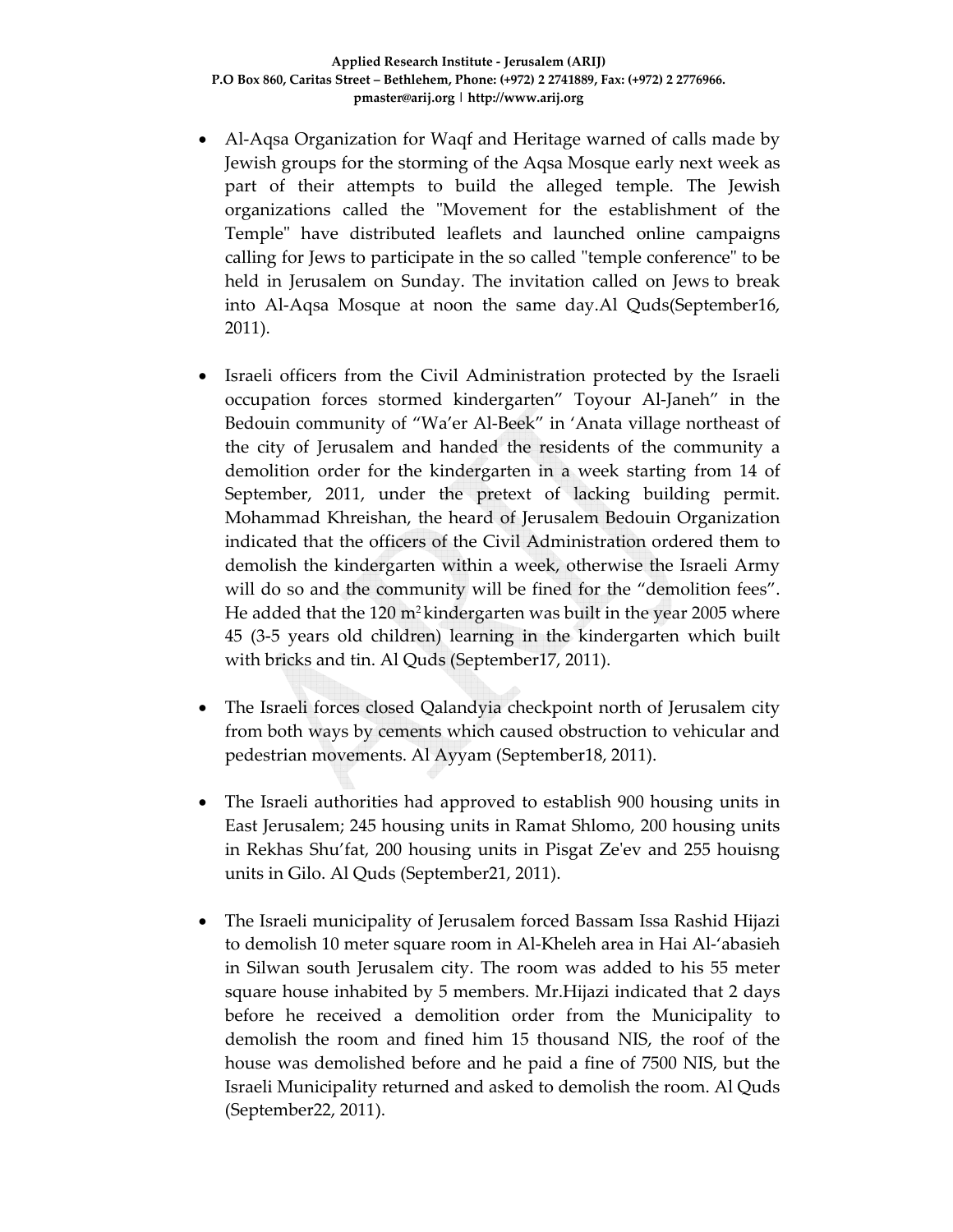- The Jerusalem district planning and construction committee will discus plan to establish 780 new housing units south of Gilo settlement in Jerusalem city. Nbprs.ps.news(Septembere25, 2011).
- The committee for the defense of Silwan revealed that Israeli occupation forces are stealing Silwan's water reserves. The committee stated that the occupation authorities set huge water pumps and prepared enormous tanks to speed up the steeling from Ayoub's well in Silwan town south of Jerusalem city.It indicated that the occupation forces set huge pumps in Wadi al‐Rababah area, near al‐Bustan neighborhood in Silwan, to draw water from the historical Ayoub 's well, which lies to the south of al‐Aqsa mosque, which is 130 meters deep and is considered the underground water reserves for the area.The committee said that occupation forces started years ago transferring part of the ' targeted' well's water to the nearby settlements, adding that the occupation authorities also set huge tanks to collect water to finish off the entire underground water reserves. Al Ayyam (September26, 2011).
- The Israeli Regional Planning and Construction Committee approved the construction of 1100 new housing units in Gilo settlement east Jerusalem city .The new plan includes construction of small housing units for young couples, a boardwalk, public buildings, a school and industrial zone. Al Quds & **Ynetnews** (September 27, 2011).
- Israeli decision to confiscate 34 dumus of lands and demolished 20 close stores on the entrance of Shufat camp east of Jerusalem city in preparation for the expansion of the military crossing which is being built there.The targeted lands owned by Abu Al‐Walid Mohamad Al‐ Dajani and the heritage of Sliman Mohamad Al‐Dajani.Al Quds(September28, 2011).

F

W

### **Ramallah**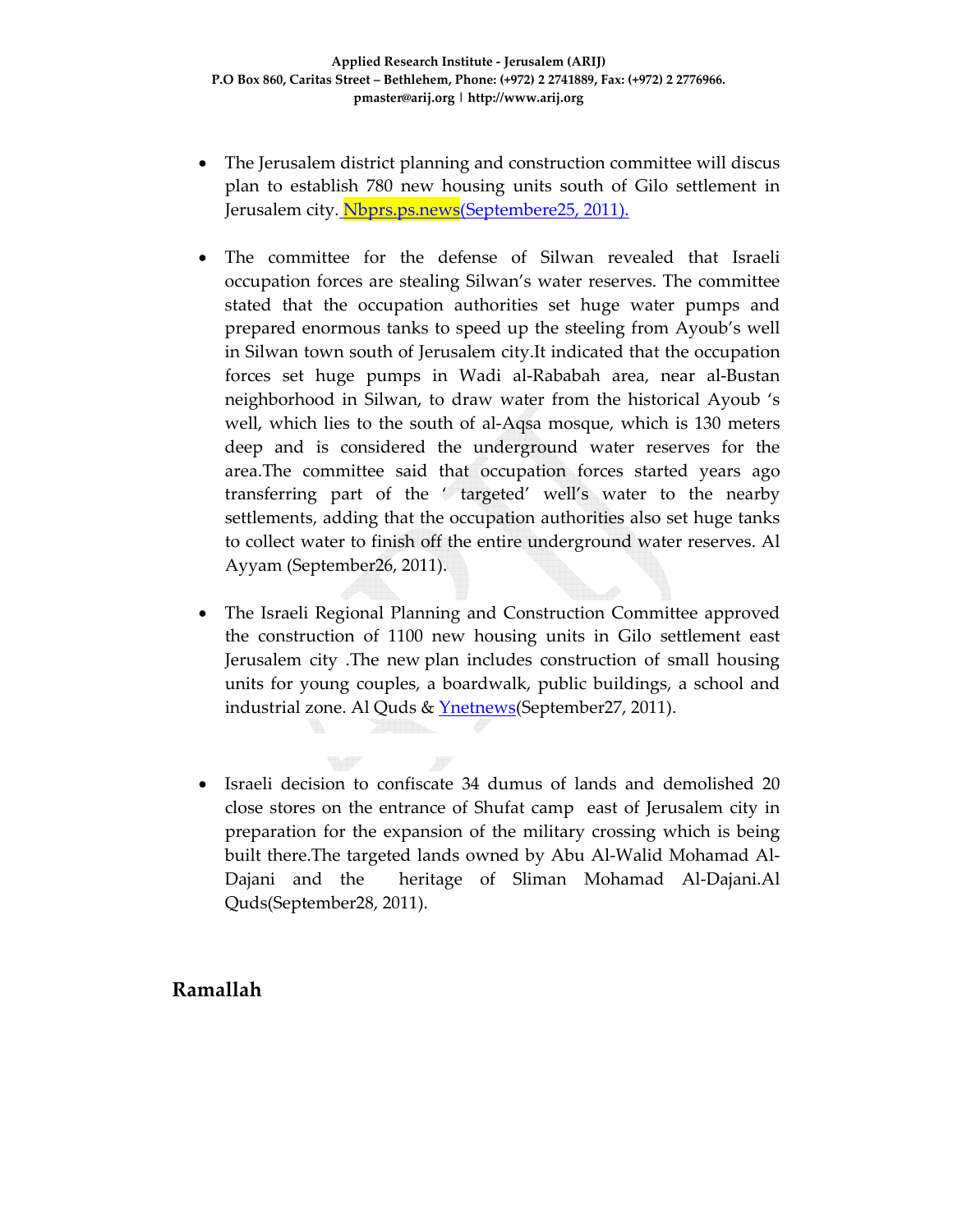- The Israeli "Peace Now" movement revealed that the Israeli Ministry of Defense had recently signed an agreement with the regional council of the Illegal Israeli settlement of Beit Arye**\*** to build new 100 housing units in Kermim neighborhood in the settlement located about 0.5 km east of Al-Lubban Al-Gharbi village north west of Ramallah Governorate. Moreover the agreement included funding for the construction of a bypass road to link Beit Arye settlement with Ofarim Illegal settlement which is located about 1 km south of Beit Arye. The main terms of the agreement were as follow:
	- 1. The approval to market and build 100 new housing units in Kermim neighborhood in Beit Arye settlement.
	- 2. 7 million NIS granted to Beit Arye regional council for the immediate construction of a bypass road to link Beit Arye settlement with Ofarim settlement, where the work had already started in July 2011 and should be completed within four months (by the end of the year).
	- 3. The Israeli Ministry of Defense will promote a new construction and expansion plans according to the changes that would take place to the route of the Segregation Wall in the area, which encircles the two settlements of Beit Arye and Ofarim in an enclave in the western parts of the Segregation Wall and would be linked with Israel by the proposed bypass road.
	- 4. The Ministry of Defense will compensate eight Israeli families form Beit Arye settlement with a total sum of 6 million NIS for the need to remove their existed houses to pave the way for building the Segregation Wall and the bypass road in the area. Al Quds(September14,2011).
- Israeli sources reported that hundreds of policemen and members of the so-called Civil Administration Office, running under the Israeli army, demolished three structures in the illegal Migron settlement outpost, near Ramallah governorate. It is worth mentioning that the Israeli Supreme Court ordered the full evacuation and demolition of the Migron illegal outpost, and gave the settlers until March 2012 to fully evacuate it. Al Quds (September6, 2011).
- The Israeli occupation Army stormed the house of Ramzi Rabah and searched in its contents in Aien Mesbah neighborhood in Ramallah governorate.Al Ayyam (September7, 2011).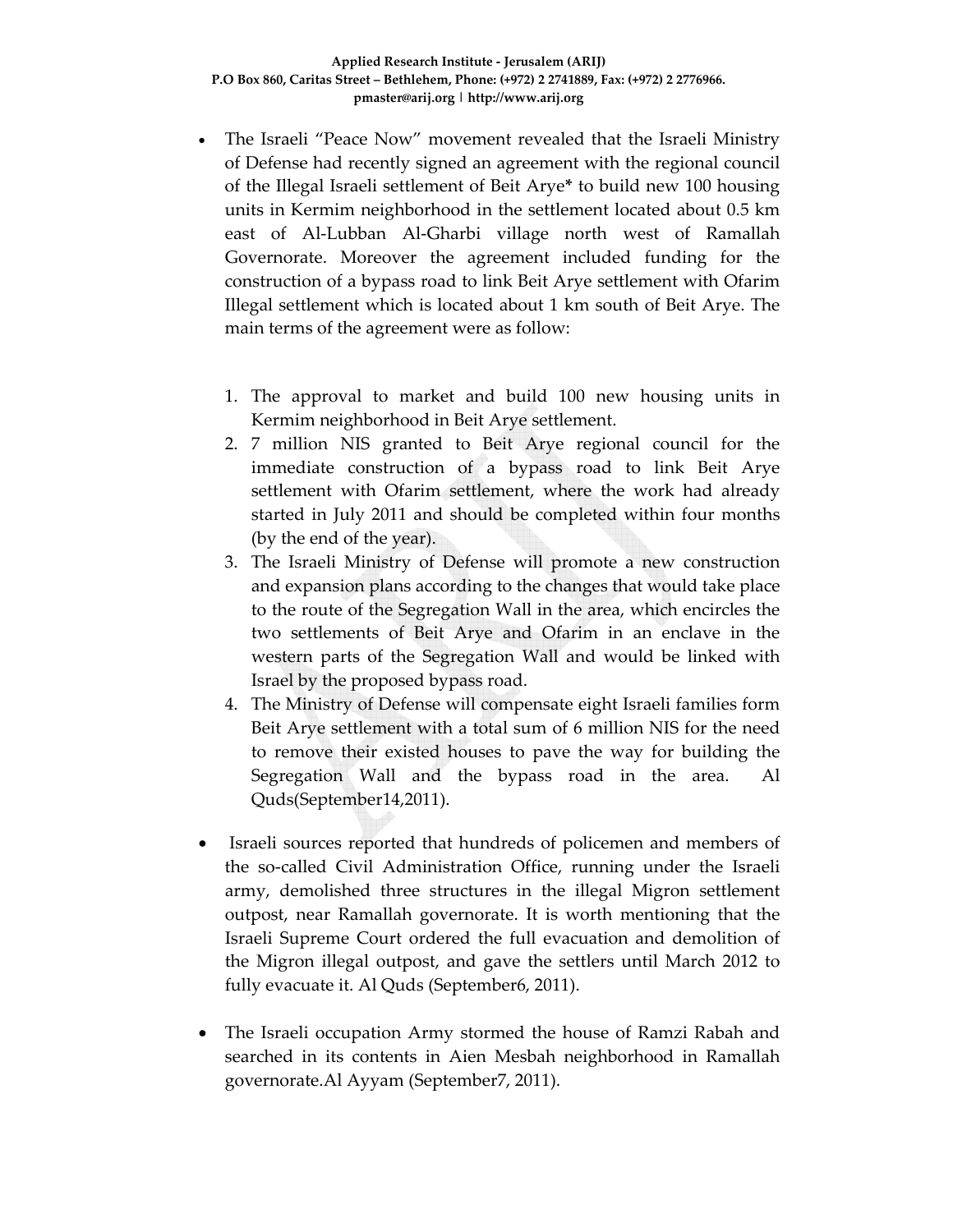- Israeli settlers from Kokhav HaShahar settlement attacked and threw stones at Mohammad Adel Qaroush vehicle and others driving on the road between Ramallah and Salfit governorates. Al Quds (September9, 2011).
- The Israeli settlers raided Birzeit town near Ramallah city and wrote racist, ethnic and threatening slogans on the walls of the mosque of Al‐ Amer Hassan and on the western entrance of the Birzeit University. Al Quds (September10, 2011).
- The Israeli Occupation forces stormed Beit Rima village south east of Ramallah city, where the IOF closed the main entrances of the village before they raided it and fired bullets, tear gas and sounds bombs towards the citizens and arrested some of them. Wafa (Septemebr9, 2011).
- Herds of Armed Israeli settlers attacked the house of Sael Ken'an and mess with its contents also set fire into 2 vehicles owned by the family in Burqa village east of Ramallah governorate. Wafa (September12, 2011).
- The Israeli government confiscated an area of 815 dunams (202 acres) in order to legalize the illegal outpost of Haresha, whose area is only 70 dunams (17 acres). According to a statement submitted by the government to the court in a petition by Peace Now against illegal houses built in the outposts of Haresha and Hayovel, the government has confiscated 815 dunams for legalizing the outpost of Haresha (from the Palestinian villages of Mizra'a Al‐Qibliya and Al‐Janiya west of Ramallah governorate and another 189 dunams (47 acres) from the Palestinian village of Qaryut north of Ramallah for legalizing the outpost of Hayovel. Al Quds & Peacenow.org (September15, 2011).
- The Israeli Occupation Forces had suppressed the weekly peaceful demonstrations organized by the local Popular Committees Against the Wall and Settlements that took place in Ni'lin in Ramallah governorate. The Israeli forces had used the tear gas and rubber bullets where dozens of Palestinian residents along with International activists were injured and hospitalized. Al Quds (September17, 2011).
- Tens of Israeli settlers from 'Beit El' settlement rallied on the outskirts of al‐Bireh (Ramallah) northern entrance, raising Israeli flags and threw stones on Palestinian houses and vehicles passing by on Nablus old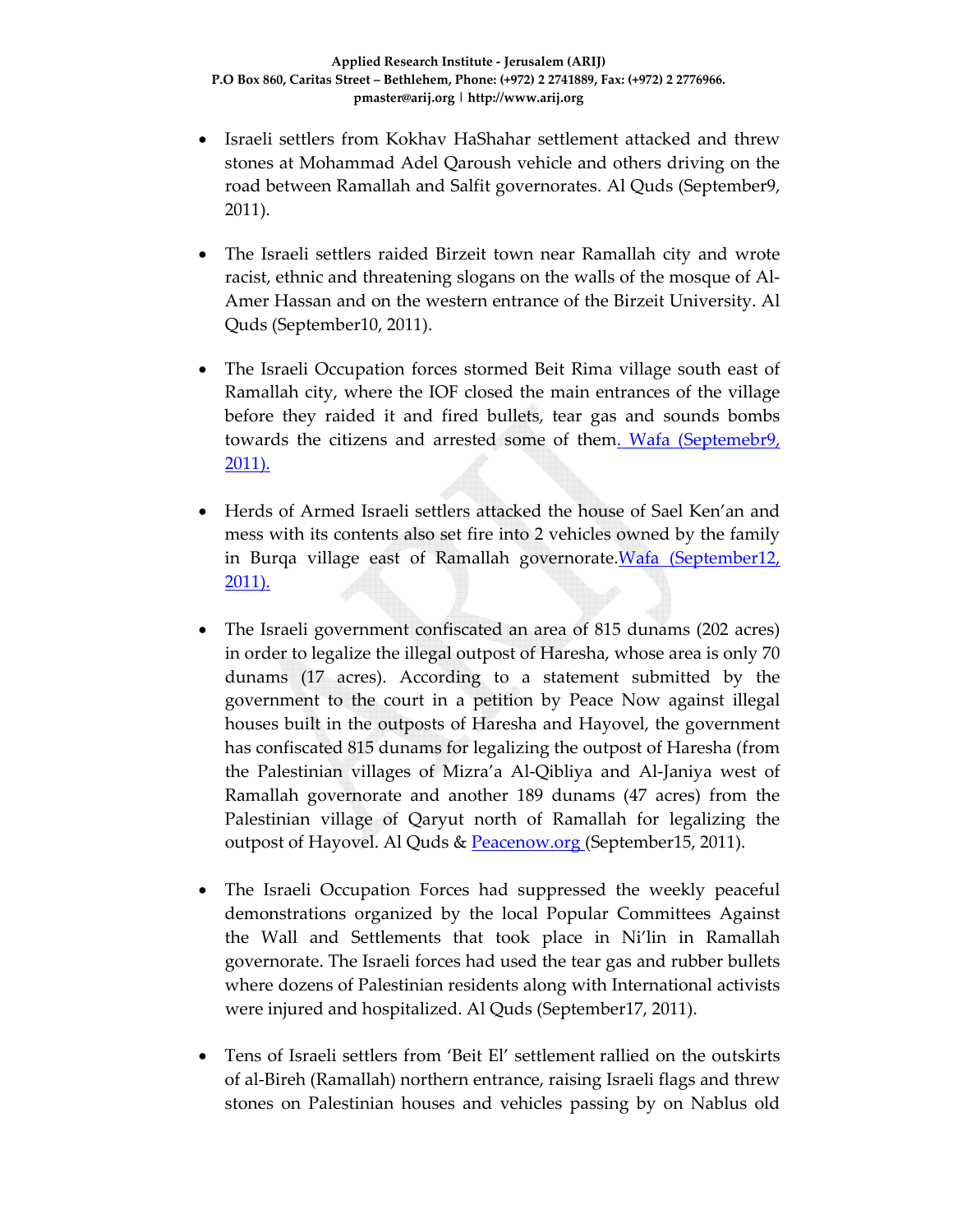road, which is close to the settlement. They added that the settlers retreated into the settlement, after being denied reaching the city by Israeli soldiers who intensified their presence at the settlement's entrance. Wafa (September20, 2011).

- About 15 Israeli settlers set fire to 25 dunums of lands planted with olive and figs trees in Deir Jarir village east Ramallah governorate owned by Baker 'Amar , Ghaleb 'Amar and Wa'ed 'Alwi. Al Ayyam (September23, 2011).
- The Israeli occupation forces attacked the shepherd Moder Jom'a Abu 'Alyia (22 years old) from Al‐Moghair village north Ramllah governorate under the pretext that he was near the road settlers pass by. Al Ayyam (September24, 2011).
- The Israeli occupation forces detained tens of vehicles from cities and villages located north the West Bank on the military checkpoint north Ramallah governorate to prevent them from participating the festival to receive the Palestinian president. Where the IOF set up military flying checkpoint in Wadi Al‐Haramieh area between Ramallah‐ Nablus and closed 'Atara checkpoint prevented the citizens and vehicles from passing. Wafa (September25, 2011).

### **Jenin**

- The Israeli occupation forces stormed Al 'Erka village west of Jenin governorate and set up military tent south of 'Araba town south Jenin. Al Ayyam (September2, 2011).
- The Israeli occupation forces handed over Palestinian citizens where they known: Baha'aTawfiq Mahmoud, Barakat Abed Al Rahman Smara and Osama Ez Al‐Deen Najem from Series village in Jenin governorate notifications to interview the Israeli intelligence in Salem base. Al Ayyam (September6, 2011).
- The Israeli occupation Army closed the main street between Yaboud and 'Araba towns located southwest of Jenin governorate. Furthermore, the Israeli Army conducted tight search for suspects and detained dozens of people and vehicles for several hours. This Israeli operation was a result of a suspicious object near the Mevo Dotan settlement. Al Ayyam (Septemebr8, 2011).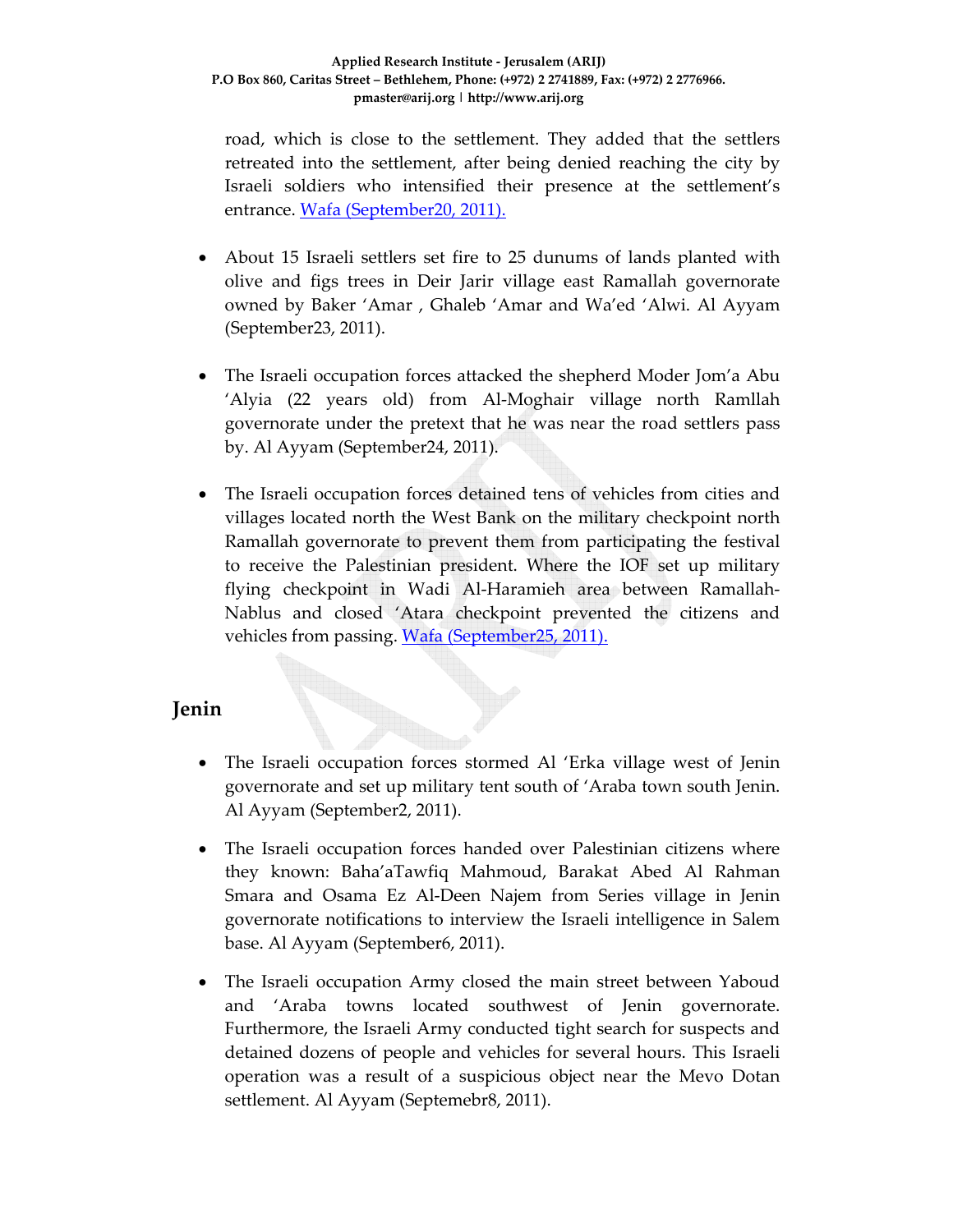- The Israeli occupation forces raided Al-Araqa village west Jenin and stormed the house of Farouq Mahmud and searched the houses and mess with its contents. Wafa (Septemebr8, 2011).
- The Israeli occupation forces accompanied with what so- called the Israel Water Authority stormed Bir Al‐Basha south Jenin governorate and started searching for water wells used by the local farmers claimed were built without license. Moreover, the IOF set up military flying checkpoint on the crossroad of Bruqin village and Al‐Shuhada Triangle and stopped the vehicles and checked citizens' ID's which obstructed the movement of vehicles.Wafa (September14, 2011).
- The Israeli occupation forces threw lightning bombs in the back yard of Abed Al‐Razek Mohamad Abu Al‐Rab house in Muslieh village south of Jenin city. Moreover, the IOF set up military flying checkpoints in Al‐Al 'Araqa, Al Hashimiya, Kufeirit and Fafr Qud villages west Jenin. Al Ayyam (September15, 2011).
- The Israeli occupation forces stormed the house of Fawzi Shirqawi from Az-Zababida town south of Jenin governorate and handed 4 Palestinians notifications to interview the Israeli intelligence were they known; Mo'tasem Shirqawi, Sadam Shirqawi, Ashraf Shirqawi and 'Adi Shirqawi. Moreover, the IOF raided Bruqin village, Wadi Bruqin and Al‐Hadaf area and stationed on the crossroad of Al‐Shuhada.Al Ayyam (Septembr16, 2011).
- The Israeli settlers set fire into Palestinian agricultural lands in Sila village located in the surrounding areas of the evacuated settlement of Homesh south Jenin governorate. Al Quds (September 18, 2011).
- The Israeli occupation forces stormed the southern entrance of Jenin city and set up 2 set up military flying checkpoints; the first was on Kufeirit village while the second was on the road Jenin –Nablus stopped and searched Palestinian vehicles which caused obstructed the vehicular movements. Al Ayyam (September18, 2011).
- Israeli settlers with the protection of Israeli occupation forces stormed the evacuated settlement of Homesh south of Jenin governorate. Also IOF stormed Fahma village southeast of Jenin and set up military flying checkpoint on its entrance. Al Ayyam (September19, 2011).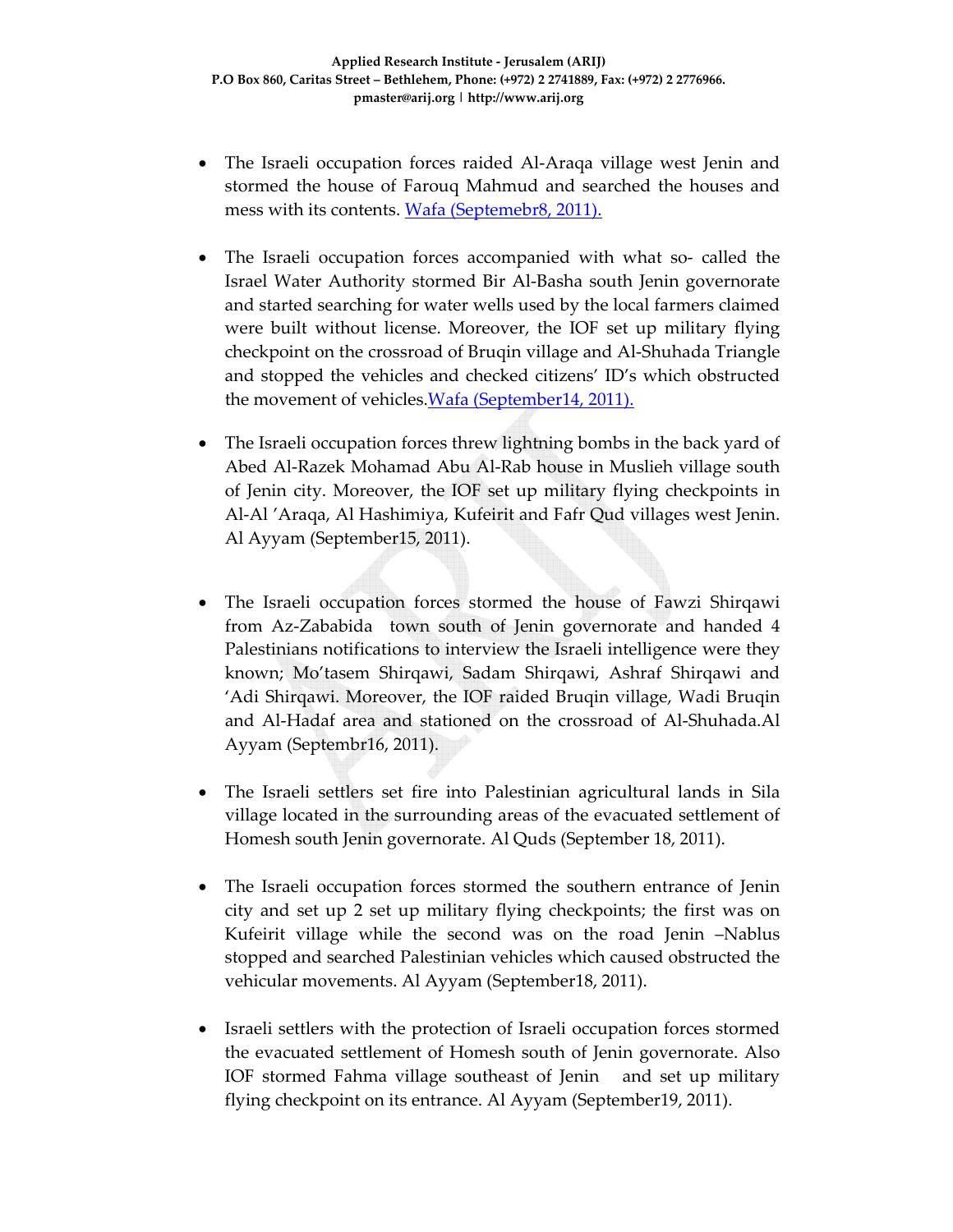- The Israeli occupation forces set up 2 military flying checkpoints west of Jenin governorate; the first one was between Rummana and Zububa villages, while the second one was at the entrance of Ti'innik village west of Jenin where they stopped and searched Palestinian vehicles. Al Ayyam (September21, 2011).
- Israeli Settlers of 'Mabo Dotan' settlement located on the lands of Yaboud southeast of Jenin governorate gathered on the military checkpoint south of the town and tried to sneak into it through the olive groves .the Israeli forces went after them and tried to stop them from raiding the town, closed the main street, which connects it to the surrounding residential areas and reinforced their military presence in the area.Al Quds (September22, 2011).
- The Israeli occupation forces stormed Burqin and Al‐'Arqah villages, west Jenin governorate, Military vehicles patrolled the streets of the villages and raided Palestinians houses, but no arrests were reported. Al Ayyam (September23, 2011).
- The Israeli occupation forces confiscated truck loaded with wood owned by Abed Al‐Fateh Fared Abu Baker from Yaboud town southeast of Jenin .Al Quds (September26, 2011).
- The Israeli occupation forces raided tobacco factory and searched it in Yaboud town south Jenin governorate.Al Ayyam (September28, 2011).
- The Israeli occupation forces arrested Mohamad Abed Al‐Razek Jerar(40 years old) after raided his parents house and mess with its contents in Al Judeida town south Jenin governorate. Furthermore, the IOF raided towns and villages located south Jenin; Siris , Meithalun Az zawiya Sanur Misliya. Wafa(September 28 ,2011).

### **Salfit**

• Israeli settlers of el‐Qana settlement seized tow different locations of land located within the western Segregation Zone west of Messha town in Salfit governorate. The settlers razed the targeted land locations of 6 dunums located near the bypass road running next to the settlement.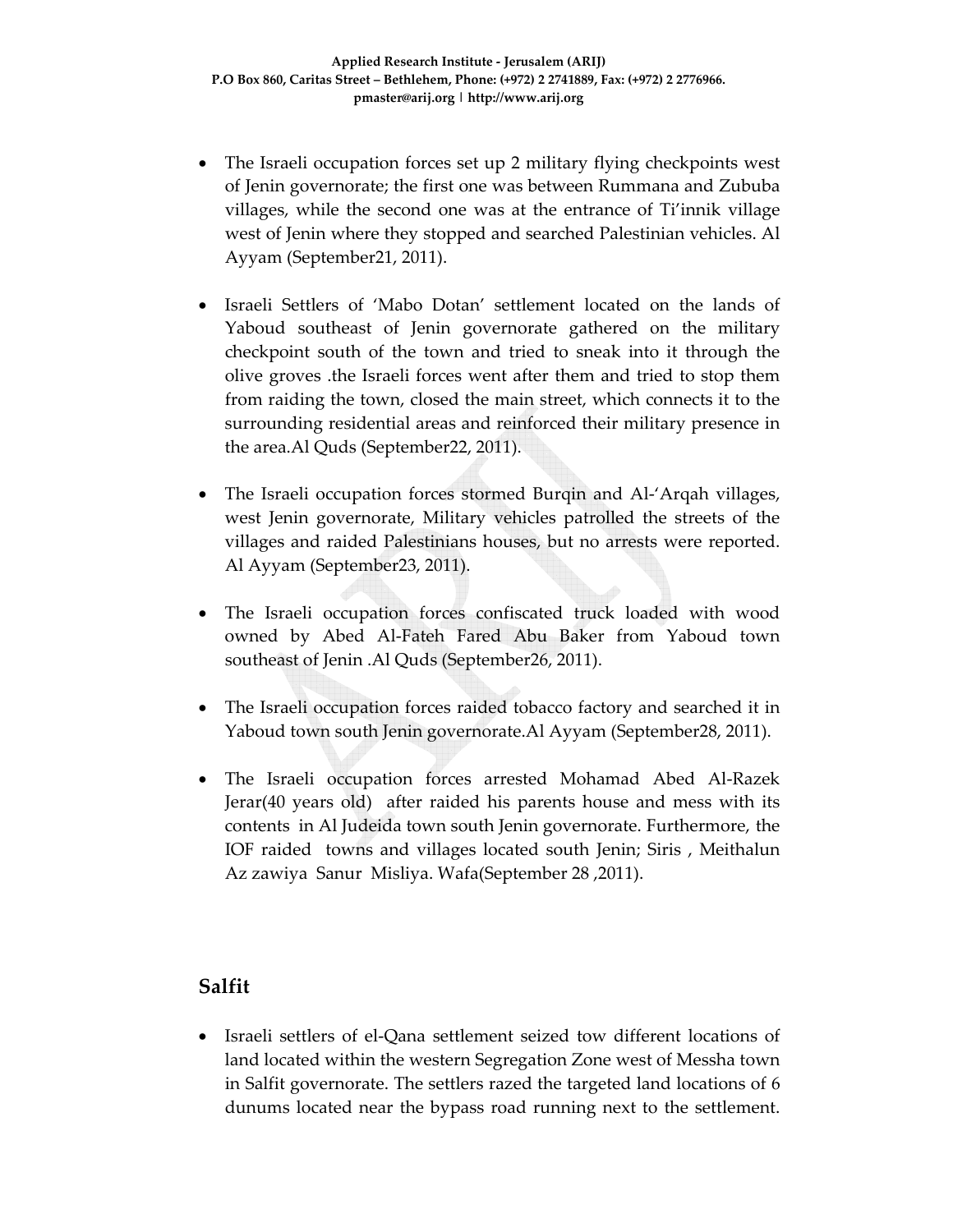The targeted land is owned by Aeed Abed Al‐ Ghafer Amer. While the other piece of land is owned by Saleh Mohammad Amer. The settlers positioned few caravans in the land and some construction equipments for what maybe used to expand the settlement. Al Quds (Septemebr9, 2011).

- The Israeli occupation forces set up military flying checkpoint at the western entrance of Deir Estyia village in Salfit governorate and stalled hundreds of people and vehicles while checking ID cards. Al Quds (Septemebr10, 2011).
- Pigs attacked agricultural fields in different areas in Salfit governorate, demolishing retaining walls and destroying the fig trees and agricultural fields. Al Ayyam (Septmeber12, 2011).
- The Israeli occupation forces stormed Biddya west of Salfit governorate also set up military flying checkpoint on then northern entrance of Yassouf town and stopped the vehicles and checked citizens' ID's which obstructed the movement of vehicles. Al Ayyam (September13, 2011).
- The Israeli occupation forces raided Deir Estyia village in Salfit governorate and closed Wadi Qana road. Al Ayyam (September15, 2011).
- The Israeli occupation Army arrested Baha' Jasser Abed Al-Razek from Deir Balout town in Salfit governorate. Wafa(September20, 2011).
- Israeli settlers raided Kafer Hares town east of Salfit governorate, attacked and threw stones at Palestinian houses. Al Ayyam (September21, 2011).
- Tens of Israeli settlers attacked number of Palestinians vehicles near Za'tara checkpoint east of Salfit governorate. Al Ayyam (September21, 2011).
- The Israeli occupation forces closed the main road near Hares town east of Salfit for more than two hours under the pretext of" handling suspicious object "also set up military flying checkpoints in Hares, Kefel Hares and Deir Estyia areas. Where tens of Israeli settlers gathered on the crossroad of Hares town and tried to attack the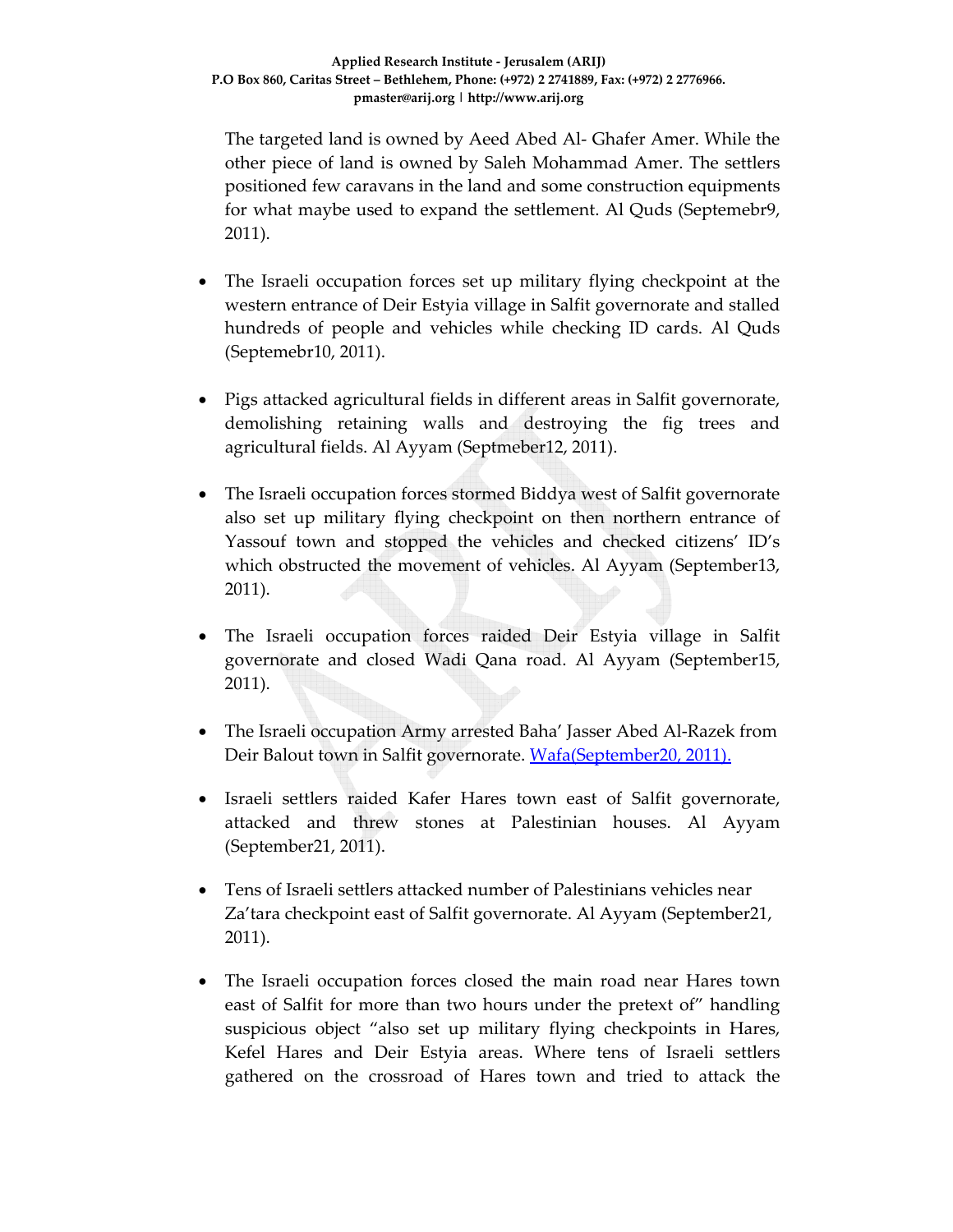#### **Applied Research Institute ‐ Jerusalem (ARIJ) P.O Box 860, Caritas Street – Bethlehem, Phone: (+972) 2 2741889, Fax: (+972) 2 2776966. pmaster@arij.org | http://www.arij.org**

Palestinians vehicles, but no injuries were reported. Wafa (September21, 2011).

The Israeli occupation forces bulldozed large areas of lands in Al-Dahar area north Bruqin town in Salfit governorate under the pretext of erecting electricity poles for the benefit of Israeli settlements. The bulldozed lands owned by; Tamim Yousef Salamah, the heritage of Ali Abed Allah, Ahmad Nimer Abed Al‐Rahamn and Ahmad Mohammad Samara. Al Quds(September27, 2011).

#### **Nablus**

- Tens of armed Israeli settlers from Ahiya outpost attacked Jalud village south Nablus city demanding the villagers to leave their houses also they attacked and tried to set fire in their properties and threw the house by stones at the houses. Al Quds (September3, 2011).
- Israeli settlers of Magdalim set fire to Al-Nourin Mosque in Qesra village southeast of Nablus city and destroyed the contents and broke the windows. They also wrote on the wall slogans against the Arab. In addition to that tens of settlers threw stones at the Palestinian vehicles passing near Yitzhar settlement south Nablus on the Hawwara – Nablus road, causing damages to many of the vehicles. Al Quds (September6, 2011).
- The Israeli settlers of Gavri'el outpost set fire to 70 dunums of lands cultivated with olive trees in Burin village south of Nablus Governorate. Al Ayyam (September6, 2011).
- Hundreds of Israeli settlers operating under the protection of Israeli occupation forces raided Yossef tomb in Nablus city. This is not the first time the settlers carryout such attack as they have declared several time their intention to grab hold of the tomb site to included within the Jewish heritage locations .Al Ayyam (September7, 2011).
- The Israeli settlers raided Yatma village south of Nablus city and scattered written threats to the residents and vandalized the walls of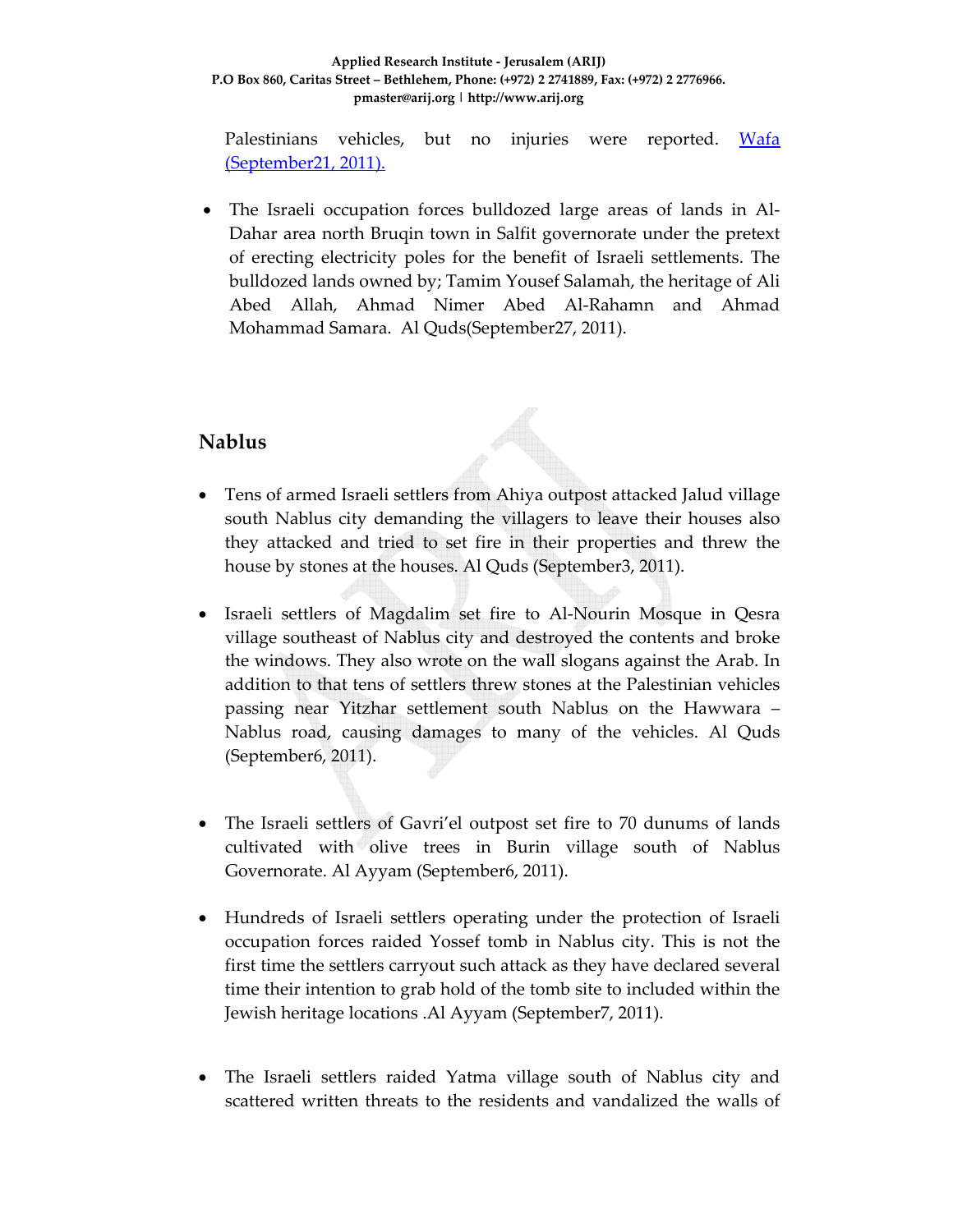the village mosque with racist, ethnic, and threatening slogans. Moreover, they uprooted dozens of olive trees in Hawwara town south of Nablus and set 2 Palestinians vehicles on fire at the entrance of Qablan village. Al Quds (September9, 2011).

- Israeli settlers stormed in Qesra village southeast of Nablus city and uprooted 70 olive trees this is not the first time the settlers carryout such attack. Wafa (Septemebr9, 2011).
- The Israeli occupation Army demolished 3 cistern wells owned by Mohamad Wahdan Abu Lo'ai, Najeh Zaed and Nabil Juda in Al‐ Naseriya village located in the Jordan valley area east of Nablus governorate. They declared the village as closed military area and forbid people to leave their houses while the demolishing operation was taking place. The IOA filled the wells with dirt and stones to prevent future utilization. This was not the first time the IOA do that, a similar action happened last July 2011. The targeted wells used by dozens of farmers to irrigate 1500 dunums of agricultural lands in the village. Furthermore, the Army troops confiscated the fuel tanks used to operate the water pumps in the village. Al Quds (September9, 2011).
- 6 Israeli settlers from different outposts located near Qesra village southeast of Nablus city uprooted 40 olive trees and dozens of seedlings. Wafa (September10, 2011).
- The Israeli settlers attacked number of Palestinian vehicles on different roads south Nablus city, where they threw stones at the vehicles causing damaged to the classes.Wafa (September11, 2011).
- Israeli occupation forces raided Al-Naseriya village located Jordan valley area east of Nablus governorate and demolished cistern well owned by Ahmad Salim Juda. Al Quds (Septrmebr14, 2011).
- Herds of Israeli settlers attacked and threw stones at a vehicle carrying 2 workers Iyad Sanakreh and Salah Sanakreh while they were on their way back to homes in south of Nablus governorate. Al Ayyam (September14, 2011).
- The Israeli settlers of Itamar settlement located south of Nablus governorate set fire to a vehicle owned by Palestinian citizen from Beit Fajar south Bethlehem city and injured Jihad Sawabteh(50 years old),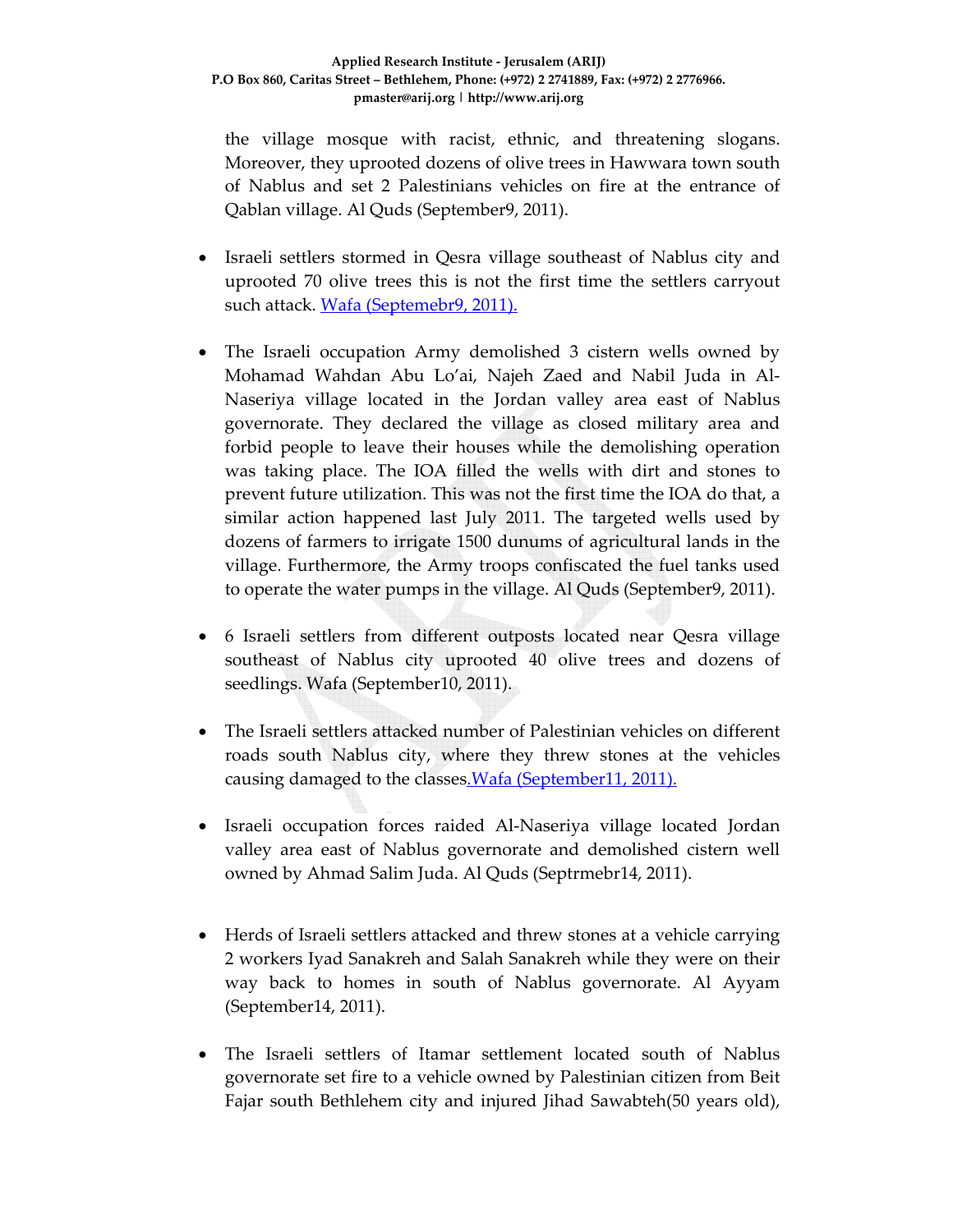•

Mo'taz Yousef Deirieh (30 years old) and Mohamad Khaled Taqtaqa (21years old)while they were on their way from Nablus to Bethlehem. Al Quds (September15, 2011).

- Israeli settlers set 3 vehicles on fire owned by Hamdi 'Aesh Mlitat, Ashraf Ahmad Daoud in Beit Furiq village near Nablus governorate. Al Ayyam (September16, 2011).
- The Israeli settlers of Revava settlement uprooted 500 olive and almonds trees in the lands of Qarawa Bani Hassan and Deir Estyia Also the settlers destroyed 24 dunums in Abu Edris area of land owned by; Harb Ma'rouf 'Atallah Rayian, Najwa Zidan. Al Ayyam (September20, 2011).
- Israeli settlers open fire at the house of Sa'ed Al-Najar in Burin village in Nablus governorate. Al Ayyam (September20, 2011).
- The Israeli settlers set fire to 180 dunums of lands in 'Einabus village south of Nablus governorate. Wafa (September19, 2011).
- The Israeli settlers of Yetzhar settlement stormed 'Aseira Al‐Qabalyia south of Nablus governorate and attacked the houses by stones, where the Israeli occupation forces came and started to fire the tear gas and rubber bullets where dozens of Palestinian residents were injured and hospitalized. Wafa (September20, 2011).
- Israeli settles from Yitzhar settlement south Nablus governorate uprooted and destroyed 60 olive trees in Madama village, south of Nablus. Moreover, about 10 to 15 settlers came from Yitzhar settlement tried to lower the Palestinian flags raised over the roof tops of Palestinian houses but village residents stopped them also Israeli settlers went to a piece of land located south of the village where they tried to set fire to olive trees after uprooting and cutting down some of them before residents chased them away. Al Ayyam (September24, 2011).
- Israeli settlers attacked Jaloud village east of Nablus city and threw stones at Palestinian vehicles near Za'tara checkpoint on the road Nablus‐ Ramallah destroying classes for 10 vehicles. Al Ayyam (September24, 2011).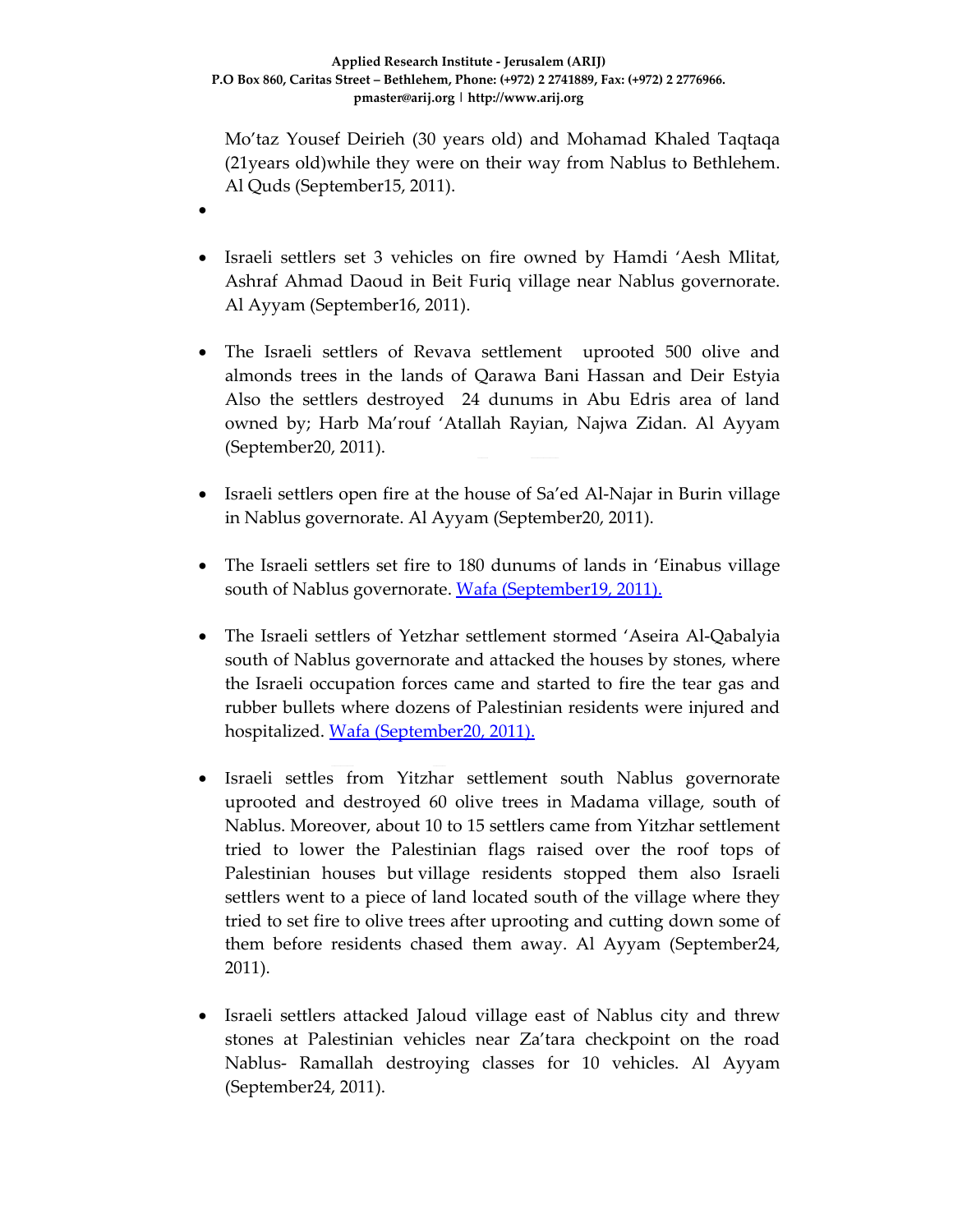- Israeli settlers set fire into 10 dunums of agricultural lands in Hawwara village south Nablus governorate. Nbprs.ps.news(September24, 2011).
- Israeli settler attacked and threw stones at Palestinian vehicle on the main road south of Nablus near Yitzhar settlement. Moreover, Israeli settlers set fire into olive fields in Burin village and destroyed olive trees. Al Ayyam(September26, 2011).
- Dozens of Israeli settlers uprooted over 400 trees in the lands between Duma and Qusra villages southeast of Nablus governoarte. The uprooted trees owned by; Sha'ban Mahmud, Samir Shahdeh, Issam Kmal Odeh, Sifian Mahmud ,Imad Badawi ,Ayman Yusuf , Mohamad Shaker,Ziad Hlal, Ismail Marzouk, Ali Abed Al‐Hamed Hassan Mohammad Saber, Saber Mohammad Saber, Abed Al‐Razek Dawabsheh and Abed Al-Salam Dawabsheh. Al Quds(Septemebr26, 2011).

# **Qalqilyia**

- The Israeli Civil Administration handed over 3 residents from Jeet village east of Qalqilyia Governorate orders to halt the ongoing additional construction to their already (since 3 years) inhabited residential structures. They were also served with warrant to attend the Israeli military court in Beit‐El on the 27 of the same month. The owners of the threatened structures are; Nidal Khalid Jamil Khader , Jum'a Hussein Mahmoud Sakhen and Abdel Salam Jamal 'Arman.Al Ayyam (September6, 2011).
- The Israeli occupation forces stormed 'Azoun town north Qalqilyia governorate and handed 10 Palestinians notifications to interview the Israeli intelligence in the checkpoint of Eyal settlement north Qalqilyia.Al Ayyam (Sepbtemebr15, 2011).
- The Civil Defense Crews succeeded to extinguish the fire that broke into 400 olive trees planted in 90 dunums of agricultural lands in the eastern entrance of Qalqilyia governorate. Al Quds (September21, 2011).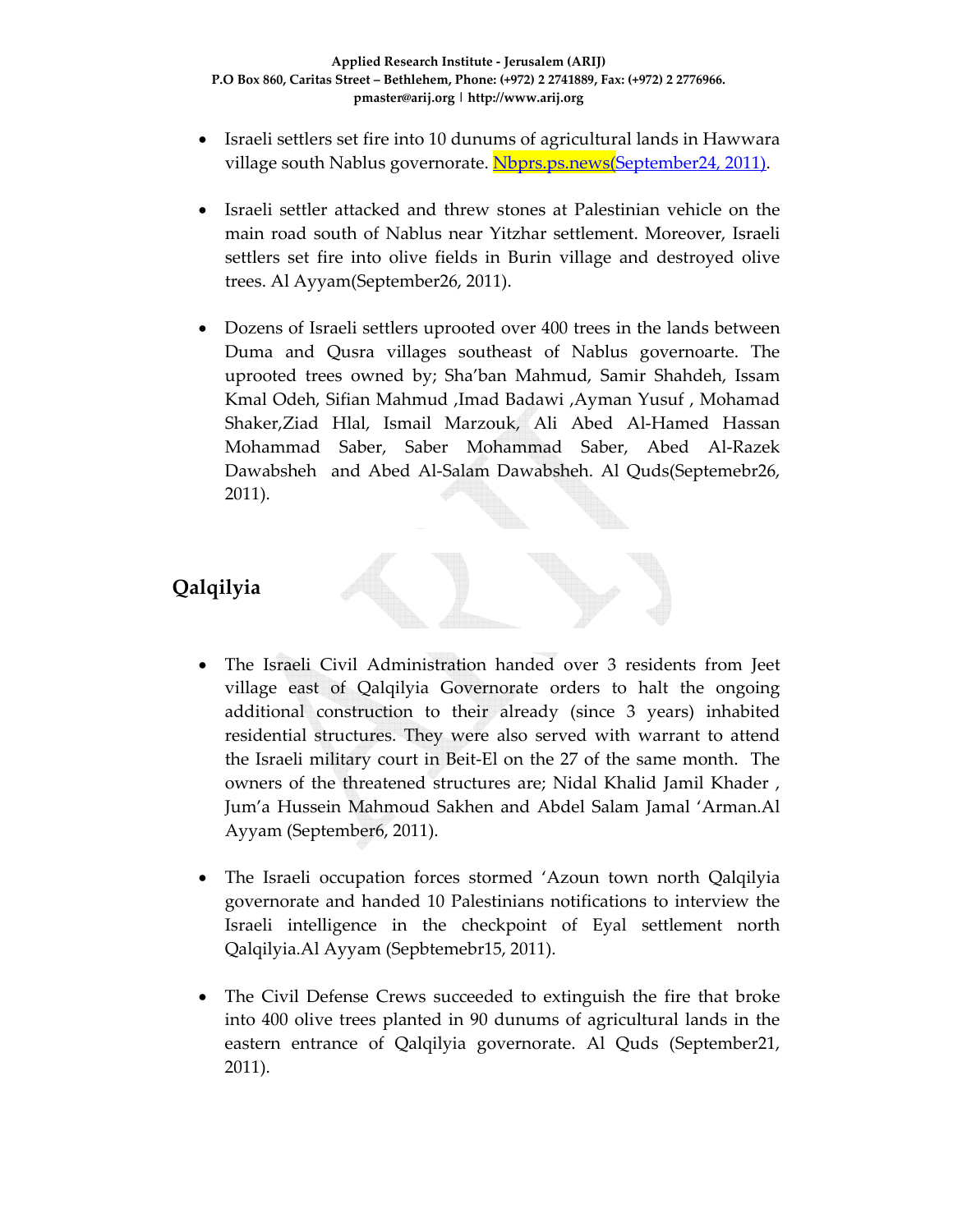## **Tulkarem**

- The Israeli occupation Army re-closed the main entrance of Shufa village southeast of Tulkarem city with cement blocks. The road was closed few years back by the Israeli Army under the pretext to provide security for the near by settlers of Efni Hafitsh settlement. The road was just open last month but now closed again without any explanation. Al Ayyam (September6, 2011).
- The Israeli occupation forces accompanied with what so- called the Israeli Planning and Construction Committee raided 'Izbat Shufa southeast Tulakrem city and handed demolition orders for 7 Palestinians to demolish their houses were they known; Abu Nedal Abu Hamra, Fouad Kamal Mustafa Ismaeil, Mo'awieh Mussa, Amen Odeh, Raed Mohammad Hassan Yousef and citizen from Al‐Sha'ar family. The owners of the threatened houses and according to the demolition orders have only a week to demolish their houses by themselves otherwise the Israeli bulldozers will do so.Wafa (September29, 2011).

### **Tubas**

- The Israeli Occupation Forces handed over local residents from Al Farisiya area in the northern Jordan valley military orders to demolish their houses in the next days. 'Aref Daragmeh, the head of the village council indicated that the notifications are incompatible with the nature of structures built, also the occupation authorities telling the people to stop the construction of tents, asking for other license. Al Ayyam (September3, 2011).
- The Israeli occupation forces demolished cistern well in Atouf village in Tubas governorate under pretext of lacking permit. Mwafaq Abed A‐Razek, the owner of the targeted wells, affirmed that he obtained all the necessary licensing to dig the well, which cost exceeded 750, 000 NIS to the date it was demolished. The wells are set to irrigate some 700 dunums of land cultivated with all sorts of trees and vegetables. Al Quds (Septemebr14, 2011).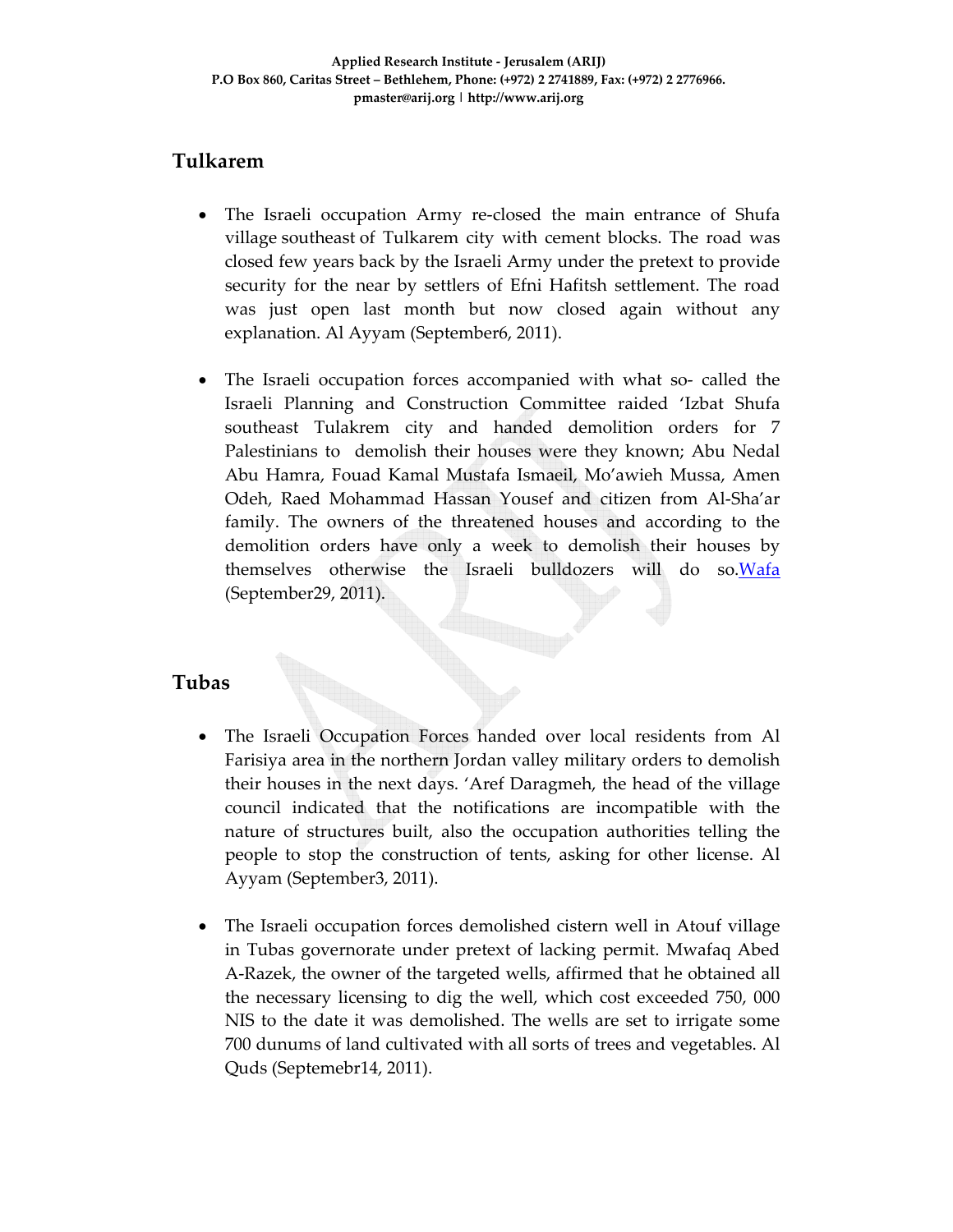- The Israeli occupation forces with Israeli bulldozers stationed on the entrance of Al 'Aqaba village east of Tubas governorate. Wafa (September15, 2011).
- The Israeli bulldozers demolished house and 2 barracks owned by Khaled Sabieh in Al ‐Aqaba village in the northern Jordan valley areas in Tubas governorate under the pretext that it is located in area "c". The Israeli bulldozer bulldozed and destroyed Al‐Salm and Ghandi Street after demolished the house .Al Ayyam (September16, 2011).
- The Israeli Occupation Authorities handed over 2 residents from Khirbet Tel Al- Hemma and other resident from Al-Farisiya area in the northern Jordan valet notifications to demolish their residential structures in the next three days. Al Ayyam (Septemebr19, 2011).
- The Israeli occupation forces confiscated tractor owned by Mahmoud Ka'abneh and water tank in Aien Al ‐ Helweh area south Tubas. Al Ayyam (September28, 2011).

### **Jericho**

- The Israeli Civil Administration delivered a demolition order for Palestinian school of 90 pupils in Arab Al‐Jahalin Bedouin community in Khan Al‐ Ahmar area east to Ma'ale Adumim settlement under the pretext of lacking building permits. Nbprs.ps.news (September6, 2011)
- Israeli occupation forces escalated with its aggression against the Khan al‐Ahmar elementary school "Al‐Etarat school" in Jericho city by preventing the Palestinian cars from entering the school ground and by the threatening decision to demolish the school in two weeks. In a statement the Palestinian Ministry of Education condemned the Israeli occupation practices against more than 70 bedouin children in the area and denying them their educational rights, in the simplest levels by issuing demolition notices and raiding the school, day and night, breaking school windows, demolishing part of the school's fence and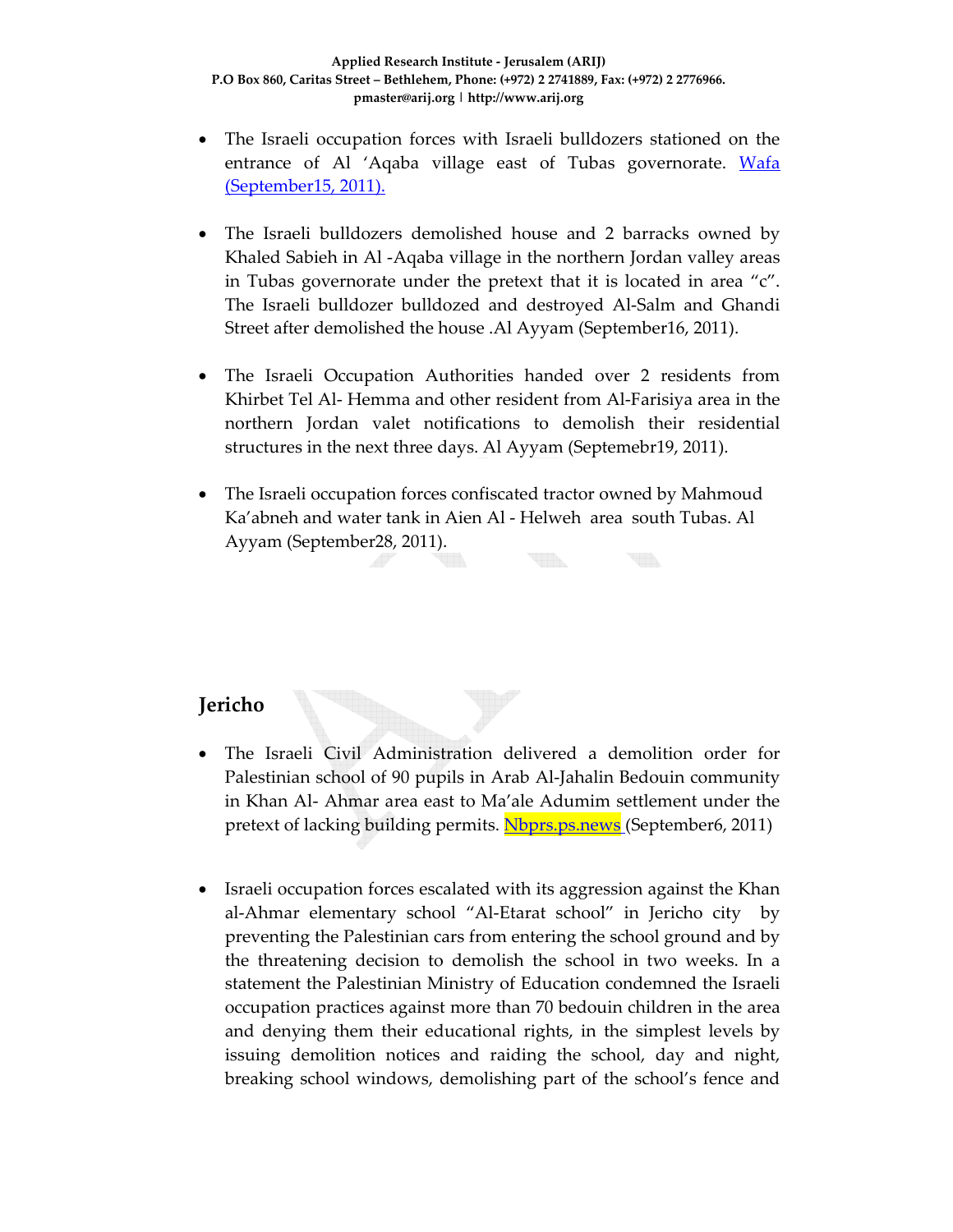confiscating some of the students' book bags. Al Ayyam (September28, 2011).

#### **Gaza**

- 3 Israeli bulldozers and 5 tanks ravaged the agricultural lands located east of Al‐Qarara town.Al Quds (September7, 2011).
- The Israeli aircraft shelled Palestinian citizens east of Jabalia refugee camp in the Gaza strip but no injuries were reported.Wafa(September8, 2011).
- The Israeli aircraft shelled on agricultural lands north east Hai Al‐ Shajaieh east Gaza strip, but no injuries were reported. Wafa (September9, 2011).
- The Israeli Army vehicles moved approximately tens of meters into east of Deir Al‐Balah city center of Gaza strip and seizure lands in the area.Al Ayyam(September29,2011).

### **Others**

The West Bank settlement construction rate is nearly double the construction rate in the rest of the Israel, the Peace Now movement alleged in a report released Wednesday. Accoding to the movement, while the construction rate within the 1967 borders is one housing unit per 235 residents, in the settlements the rate is one unit for every 123 residents.The report, based on aerial photographs and on‐site visits also claims that immediately after the 10‐month construction freeze (October 2010‐July 2011), construction began on 2,598 projects within the West Bank settlements  $-64\%$  (1,642) of which were units with grounds attached.Moreover, groundwork for the construction of an additional 317 additional units and 100 caravans has already been completed. According to Peace Now, at least 383 of the housing units are illegal and 157 out of the units are to be constructed on illegal outposts. Incidentally, the construction of 3,700 housing units continued throughout the construction freeze due to the fact that groundwork was laid before the freeze began.Peace Now data revealed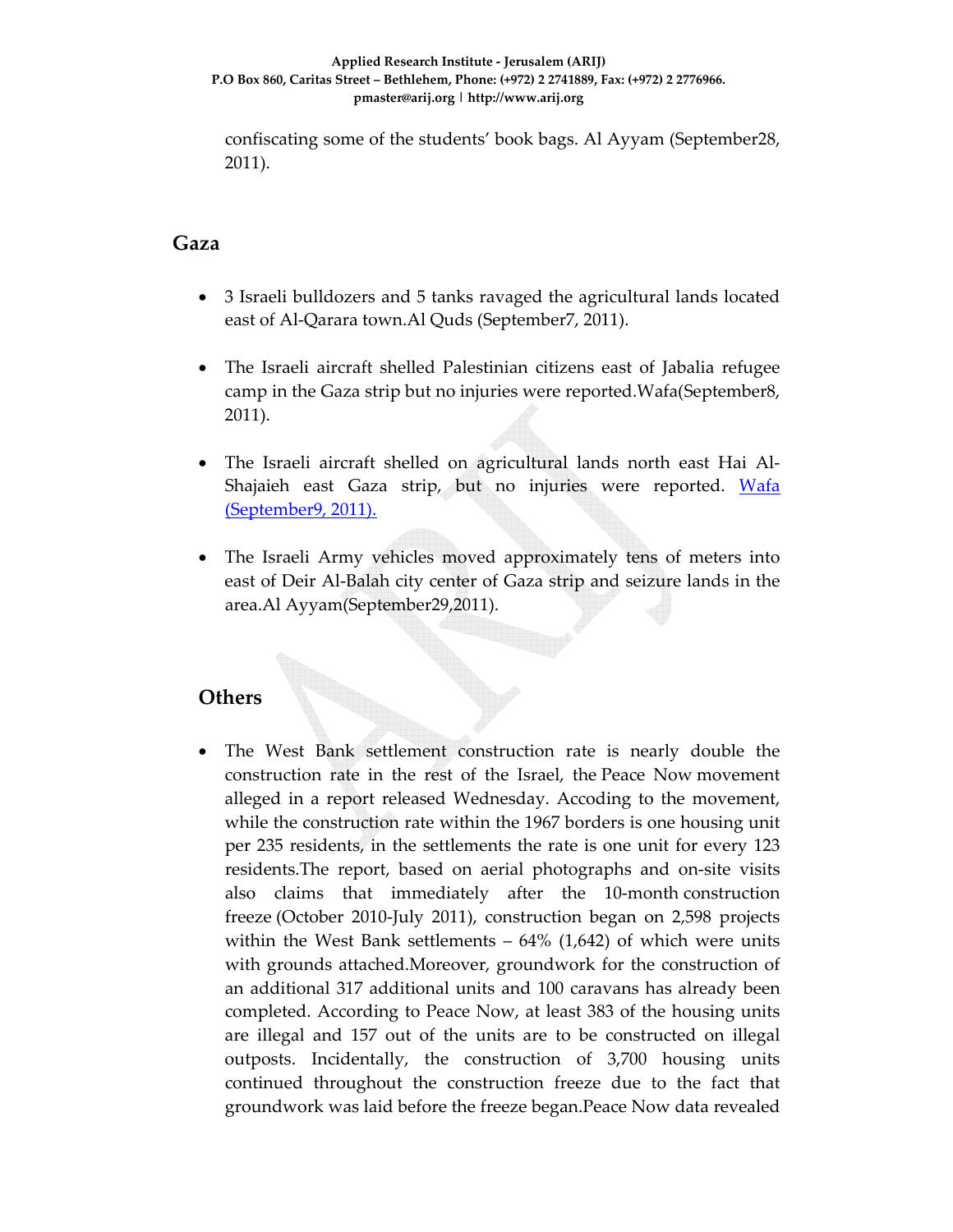that 66% of the construction was being carried out east of the existing separation fence. 826 units were being constructed on isolated settlements, 869 were being constructed on settlements west of the separation fence and 903 units were being constructed on settlements between the existing fence and the planned fence. The planned separation fence goes deep into the West Bank at four 'fingers', the construction of which Israel avoids completing for political reasons," the report stated. The four 'fingers' are Ariel (245 housing units), Gush Etzion (329), Karnei Shomron‐Kdumim (114) and the Maale Edumim region (212). Al Ayyam & Peacnow.org (September8, 2011).

- The Israeli Occupation Forces had suppressed the weekly peaceful demonstrations organized by the local Popular Committees Against the Wall and Settlements that took place in Bal'in, Ni'lin and An‐Nabi Saleh in Ramallah, Al‐Ma'sara in Bethlehem, and Kufur Qaddum in Qalqiliya. The Israeli forces had used the tear gas and rubber bullets where dozens of Palestinian residents along with International activists were injured and hospitalized. Al Ayyam (September10, 2011).
- The daily Israeli newspaper revealed in a report published on its website on September 14, 2011that what is so-called "Israeli Civil Administration related to the Israeli Army is expected to begin forcefully moving Palestinian Bedouin in the West Bank to a permanent location as part of a plan to remove all the Bedouin in Area C (under both Israelʹs civilian and military control) from lands they have been living on for decades. The plan will eventually relocate Bedouin living in other areas of the West Bank, according to various calculations; some 27,000 Bedouin live in the West Bank, mostly in Area C. The report added that the first to be relocated will be the approximately 2,400 Bedouin living in an area east of Jerusalem, which will make it easier for Israel to implement its plan to expand the settlement of Maʹaleh Adumim and other settlements to create contiguity of construction for Jews up to Jerusalem. According to the report, during the last few months, the Civil Administration and the Israel Occupation Forces have increased demolitions of lean‐tos and tin huts in the encampments and have further limited the inhabitantsʹ access to grazing lands, where at the end of July, the community of Al Baqa'a, east of Hebron, dismantled their four encampments and sought shelter on neighboring village lands after settlers attacked one of the encampments and the police arrested four Al Baqaʹa residents. Al Quds & Haaretz(September14,2011).